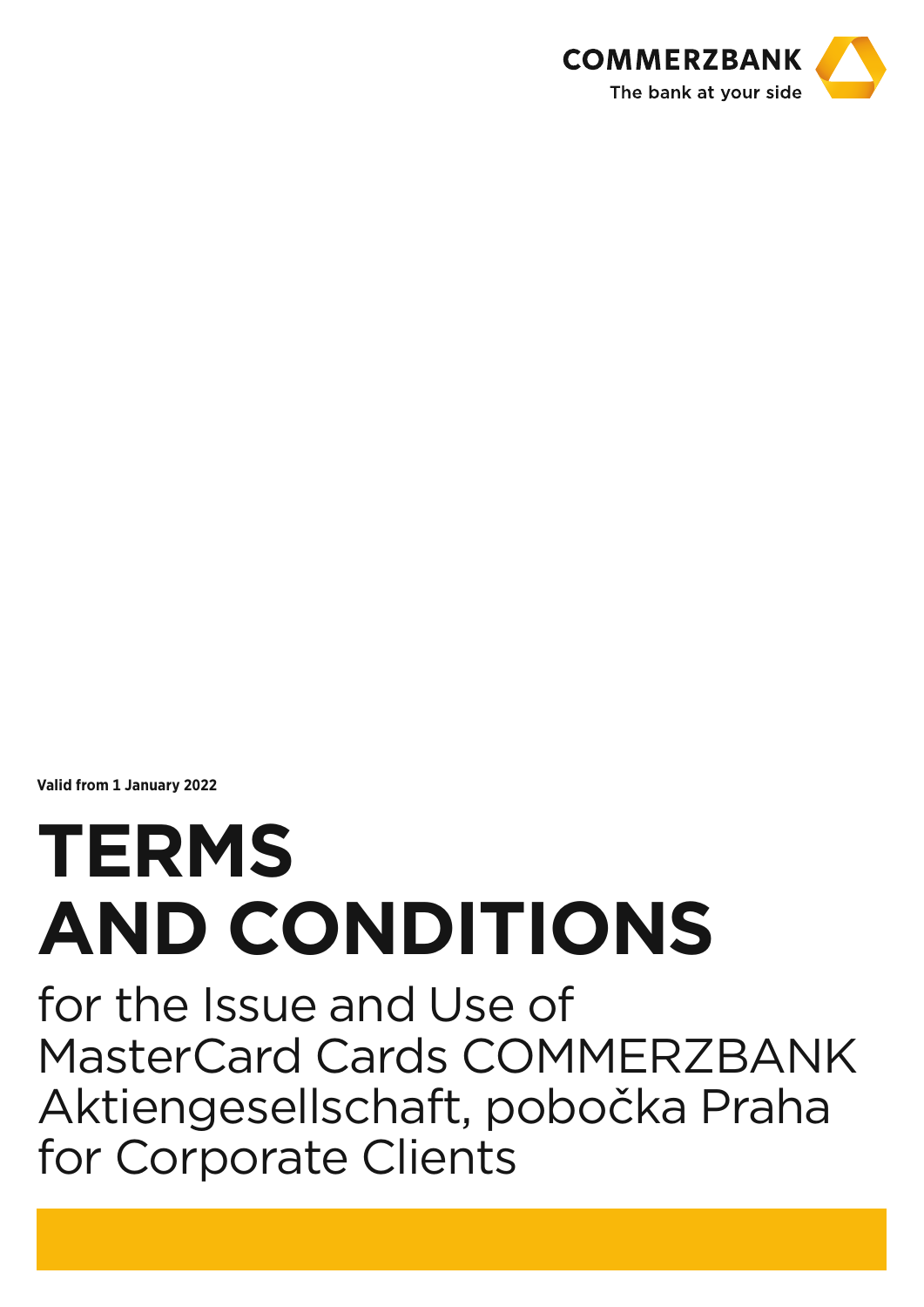# **Content**

- **Preamble**
- **1. Concepts**
- **2. Cards**
- **3. PIN and ePIN**
- **4. Card Delivery**
- **5. Card Use**
- **6. Card Limits Use**
- **7. Card Holder Data Changes**
- **8. Settlement of Transactions, Statements and Claims**
- **9. Card Loss, Theft and Misuse**
- **10. Card Validity Limitation Based on a Card Holder's Written Request, Account Holder for Reasons Other Than Loss, Theft, PIN Disclosure or Suspected Card Misuse**
- **11. The Bank's Right to Limit the Card Validity on Its Own Initiative**
- **12. Assistance In Need Abroad**
- **13. Understanding the Terms**
- **14. Monitoring of Card Transactions**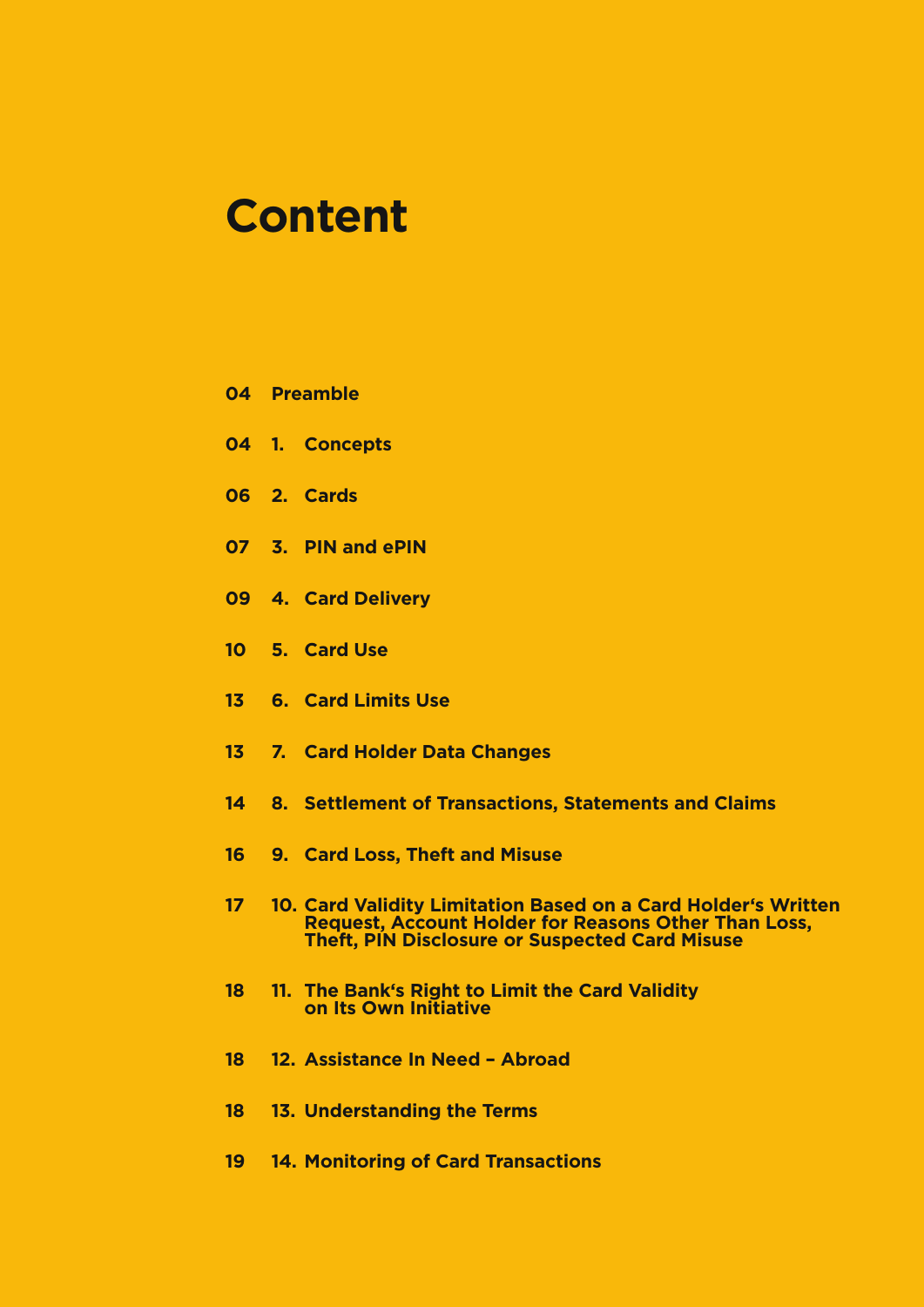- **15. Termination of the Right of Card Use**
- **16. Card Return**
- **17. Price List**
- **18. Protection of Confidential Information**
- **19. Privacy**
- **20. Mandatory Identification and Control**
- **21. Provisions on Legal Order and Dispute Resolution**
- **22. Final Provisions**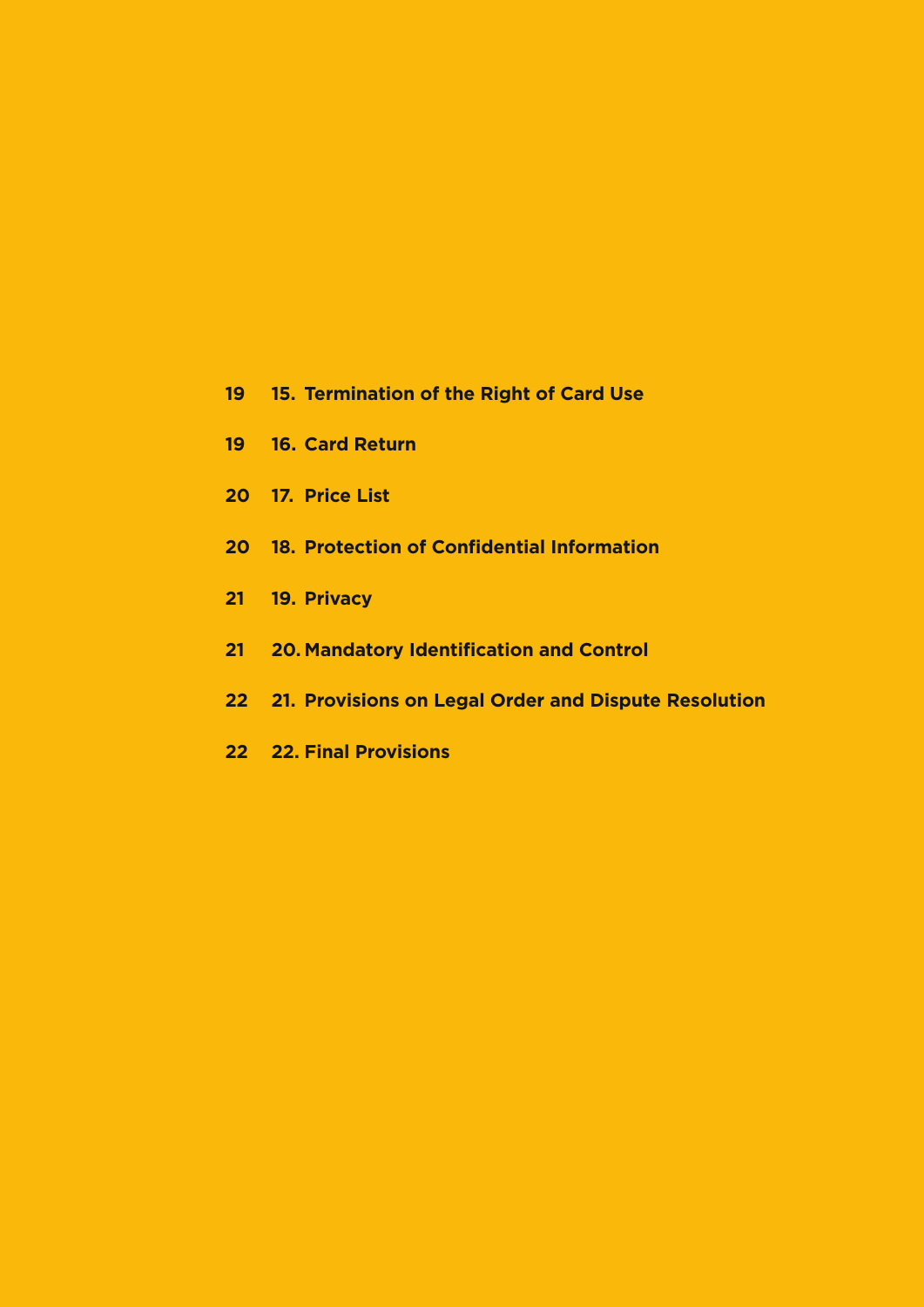

#### **Preamble**

The Bank shall provide the Account Holder and persons designated by the Account Holder with electronic payment instruments – Cards issued by the Issuer. All terms in this capital letter preamble are as defined below.

#### **1. Concepts**

The capitalized concepts have the meaning as follows:

- a) "**Account**" means an account to which Cards may be issued to the Account Holder by the Bank.
- b) "**Account Agreement**" means an Account Agreement concluded between the Bank and the Account Holder, under which the Bank will open and maintain an Account for the Account Holder.
- c) "**Account Holder**" means the person who has established an Account with the Bank to which the Card was issued.
- d) "**Act on Banks**" means Act no. 21/1992 Coll., on banks, as amended.
- e) "**Act on Payment Services**" means Act no. 370/2017 Coll., on payment services, as amended.
- f) "**Agreement**" means the Agreement on Issue and Use of MasterCard Card of COMMERZBANK Aktiengesellschaft, pobočka Praha for Corporate Clients.
- g) "**Bank**" means COMMERZBANK Aktiengesellschaft, with its registered office at Kaiserstrasse 16, 60311 Frankfurt am Main, the Federal Republic of Germany, entered in the Commercial Register kept on file at the District Court in Frankfurt am Main, under

Entry HR B 32000, operating in the Czech Republic through its branch COMMERZBANK Aktiengesellschaft, pobočka Praha, with its registered office at Jugoslávská 934/1, Vinohrady, 120 00 Praha 2, ID No.: 47 61 09 21, entered in the Commercial Register kept on file at the Municipal Court in Prague, Section A, Insert 7341.

- h) "**Card**" means a corporate payment (debit) card with an international MasterCard trademark issued by the Issuer and provided by the Bank to the Account Holder or Card Holder in connection with the Account, as a means of payment through which cashless or cash payment transactions, containing Card Holder's information, signature strip, magnetic record, chip and protective features.
- i) "**Card Blocking**" is a measure preventing the execution of payment transactions through Cards provided by the Bank.
- j) "**Card Holder**" means a natural person designated by the Account Holder and under the Agreement uses a Card and acts on behalf of the Account Holder when performing a Card transaction.
- k) "**Civil Code**" means Act no. 89/2012 Coll., Civil Code as amended.
- l) "**Confidential Information**" means any information that is subject to bank secrecy under the Act on Banks (information relating to the existence of the Account Holder and the monetary services or banking transactions, including the balances on the Account.)
- m) "**ePIN**" means a personal security element in the form of 4-digit code which is set up by the Card Holder at Issuer's ATM.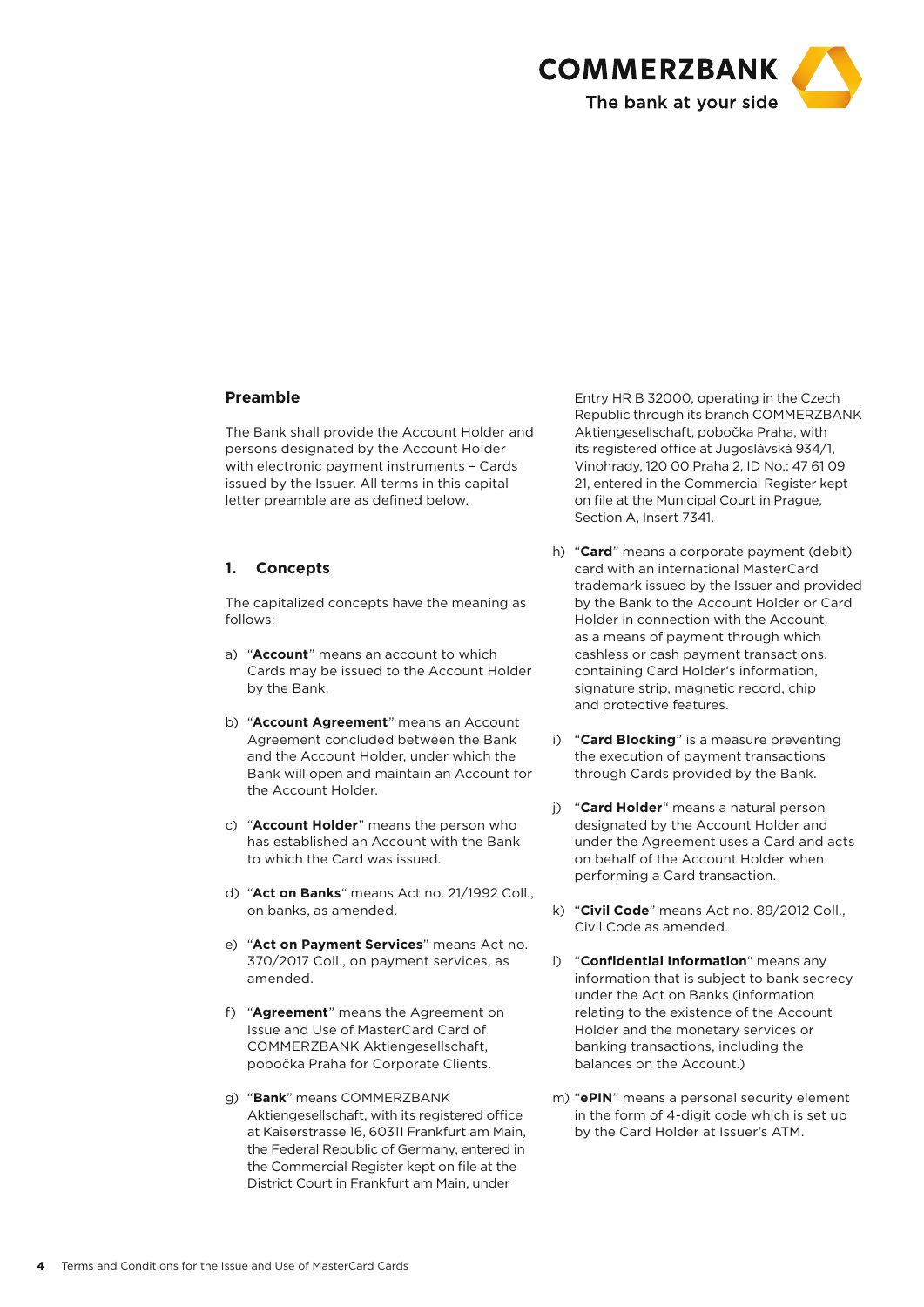

- n) "**Fees**" mean rewards, commissions, expenses, as well. Penalty and other fees specified in the Bank's Fee Schedule applicable at the time of such remuneration, commission, expenses, penalty or other fee.
- o) "**General Business Conditions**" mean the General Business Conditions of the Bank.
- p) "**International Association**" means MasterCard.
- q) "**Issuer**" means Československá obchodní banka, a. s., with its registered office at Radlická 333/150, 150 57 Praha 5, ID No.: 00001350, registered in the Commercial Register maintained by the Municipal Court in Prague, Section B: XXXVI, Insert 46, which issues electronic payment instruments as subject of business according to the relevant legal regulations and performs this activity in the Czech Republic, and with which the Bank has concluded a Card agreement.
- r) "**Law Against Legalization of Proceeds from Criminal Activity**" Act no. 253/2008 Coll., on certain measures against money laundering and terrorist financing, as amended.
- s) "**Personal Data**" means all information about the statutory body and other persons authorized to act on behalf of the Account Holder and Card Holders which the Bank obtains from the Account Holder or from a third party in connection with the contractual relationship between the Account Holder and the Account Holder and which is a subject of a protection pursuant to a relevant legislation.
- t) "**PIN**" is the personal secret security number of the Card used exclusively for Card transactions and communicated by the Bank to the Card Holder.
- u) "**Price List**" means the Price List Corporate Banking of the Bank.
- v) "**Publish**" means to make the document or information available at the Bank's registered office or on the Bank's official website.
- w) "**Renewed Card**" means a Card issued automatically after the original Card expires. The renewed card is issued for the same Agreement as the original Card and with the same validity period as the original Card.
- x) "**RTS**" means Commission Delegated Regulation (EU) 2018/389 of 27 November 2017 supplementing Directive (EU) 2015/2366 of the European Parliament and of the Council with regard to regulatory technical standards for strong customer authentication and common and secure open standards of communication.
- y) "**Statement**" means a Card statement provided to the Card Holder or to the Account Holder on a monthly basis reporting the Card transactions of the previous month.
- z) "**Stoplist**" means a list of invalid, destroyed, lost or stolen Cards issued by the Issuer. The relevant Card is recorded on the Stoplist at the request of the Bank. The Cards put on Stoplist shall be retained by an entity or an ATM at which these Cards were used. The Card that has been entered on an internationally valid Stoplist can never be reactivated.
- aa)"**Strong Authentication**" means twofactor Card Holder authentication pursuant to the respective provisions of Act on Payment Services and RTS which is carried out via an SMS authorisation code sent to a mobile number according to the Agreement and ePIN.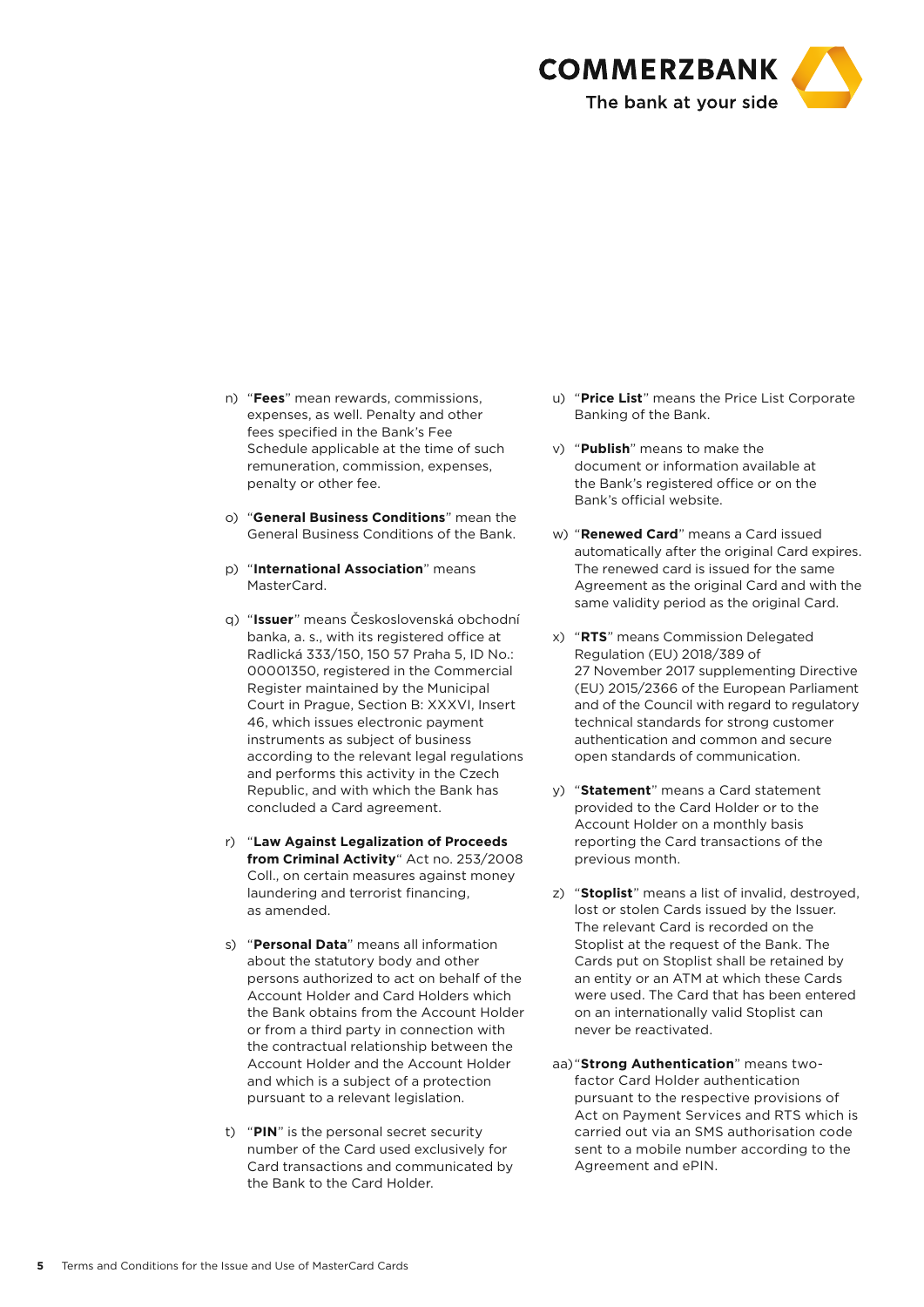

- bb) "**Terms and Conditions**" means these Terms and Conditions for the Issue and Use of MasterCard Cards COMMERZBANK Aktiengesellschaft, pobočka Praha for Corporate Clients, as amended, if any.
- cc) "**Unauthorised Person**" means a person who does not have the authority to dispose of funds on the Account Holder's Account.
- dd)"**Working Day**" means any day that is a business day in the Czech Republic in accordance with applicable law.

#### **2. Cards**

- a) The Bank provides the Account Holders with Cards issued by the Issuer and allows the Card Holders in particular to execute non-cash payment instructions for payment of goods and services to third parties, cash withdrawals at ATMs and cash withdrawals at the institutions that accept the Cards.
- b) By providing the Card, neither the Account Holder nor the Card Holder becomes its owner; by providing the Card, the Card Holder only passes the right to use the Card in accordance with the Account Agreement and these Terms and Conditions. There is no legal right to issue a Card or to conclude an Account Agreement or any other contractual relationship with the Bank.
- c) Cards are issued in the name of the Card Holder, they are non-transferable and the Account Holder, respectively. The Card Holder is in no way authorized to use the Card by another person. The Bank is entitled to request further information about the Account Holder or the Account Holder. Card Holder, even from other sources.
- d) The Bank may refuse the Account Owner's request to issue a Card. In these

cases, the Bank always informs the Account Holder in writing or by telephone, but does not disclose the reasons for rejection.

- e) The Bank is entitled to modify or limit the conditions for performing various types of payment instructions with the Card, especially in accordance with the rules of the International Association. Cards may allow you to execute these payment instructions at home or abroad. Through the Card, the Card Holder may dispose of free funds on the relevant Account.
- f) The Account Holder always asks for Account provision. Only one Card of one kind can be provided to a single Account to the respective Card Holder. The Bank decides on the provision of a Card or Cards at its sole discretion. The Bank may also, at its sole discretion, decide to terminate the issuance of a specific Card, change the functionality of the Card or about switching from a certain kind of Card to another. The Bank shall inform the Account Holder or the Card Holder of such fact.
- g) The Account Holder agrees that the relevant Card Holder will dispose of the funds on his Account through a Card that will be provided by the Card Holder to the Card Holder and shall confirm this consent by his signature on the Agreement.
- h) From the date of signing the Agreement, the Bank is entitled to charge Fees for maintaining and using the Card in accordance with the applicable Fee Schedule. Fees for the Cards will be charged by the Bank regardless of whether the Card is currently in a temporary suspension or other temporary restriction for which it cannot be used properly, or regardless of whether the Card has been used or not.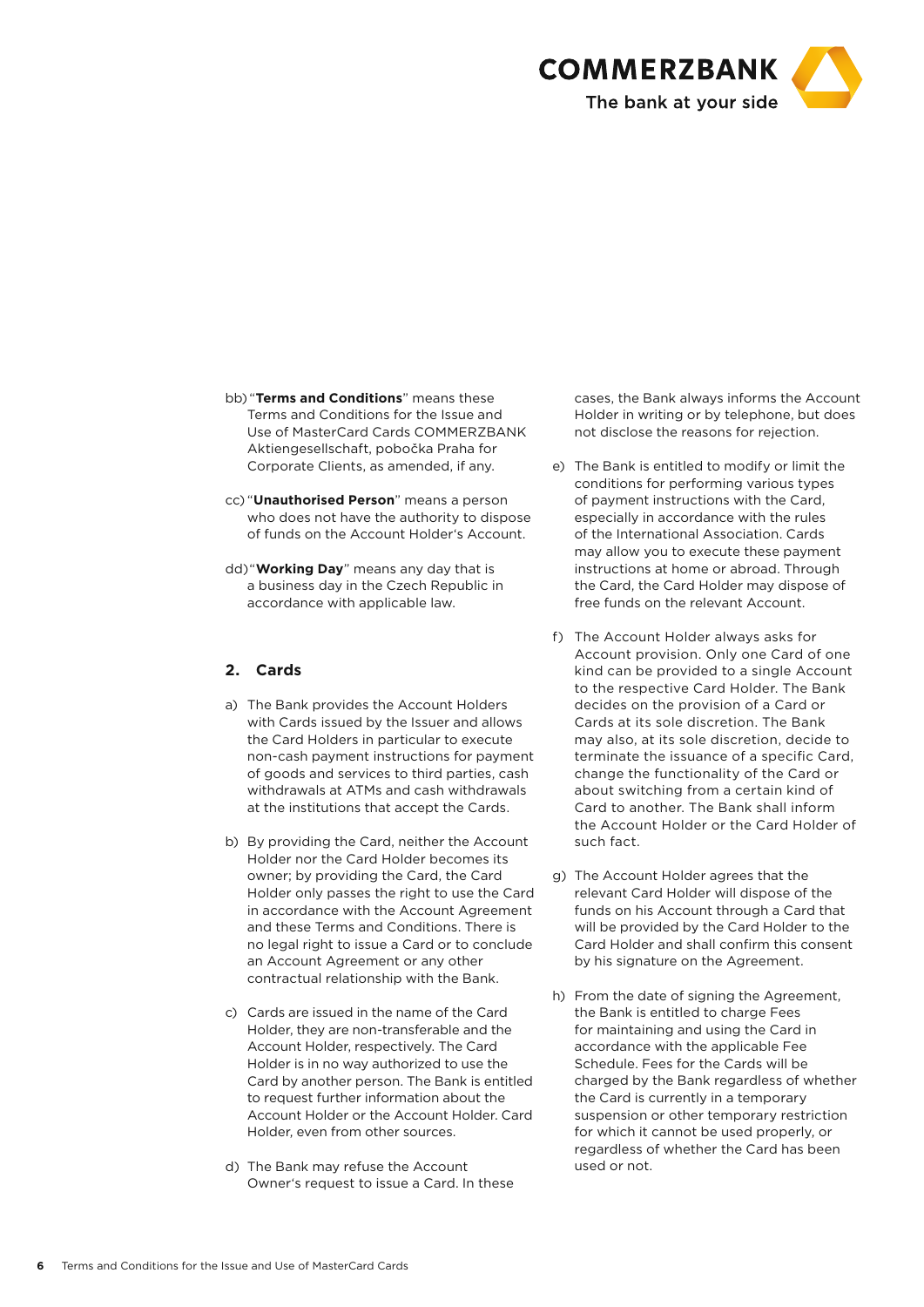

- i) The Account Holder has agreed with the Bank that the Account Holder or the Card Holder, in accordance with these Terms and Conditions, is fully liable for any damage caused by any misuse of the Card, eg by an unauthorized person. The Bank does not examine the legitimacy of the transaction and / or instructions made through the Card.
- j) The Card Holder is also responsible for not using the Card as a means of payment if the execution of such a transaction would be in conflict with any legal regulations of the Czech Republic, EU or the provisions of international treaties by which the Czech Republic is bound or with the agreed terms of use of the Card.
- k) The Bank may at any time suspend or cancel individual Card Transactions. The Bank is also entitled, at its sole discretion, to exclude certain types of payment transactions performed by the Card and to disclose this decision to traders, other banks or otherwise disclose it. The Bank shall publish such decision at its discretion.
- l) All transactions made through the Card will be debited to the Account to which the relevant Card was issued at the latest on the Business Day following the date of receipt of the relevant transaction information.
- m) The Card shows the Card number, the Card Holder's name. Account Holder. The card is secured by some of the following security features (hologram, signature strip with Card Holder's signature). The card is provided with identification data enabling visual, mechanical and electronic identification of the Bank, the Card Holder and possibly the Account Holder.
- n) The Card is valid until the date stated on it, ie until the last day of the specified month (hereinafter referred to as the

"Card Expiry"), unless the Bank decides to terminate the Card prematurely for the reasons stated below. The Bank will automatically provide the Card Holder with the Renewed Card no later than on the expiration date of the original Card, unless the Bank decides not to renew the Card. If the Bank does not extend the validity of the Card and therefore does not automatically issue the Renewed Card, additional services (such as insurance) agreed to on the original Card will expire on the Card's expiration date. Usually, a PIN is no longer issued to the Recovered Cards. The Card Holder may also request the Bank to renew the Card early. The issuer specifies the standard length of each Card type. In the event of a request to refuse automatic issue of a new Card and related ancillary services, the Account Holder is obliged to notify the Bank of this fact in writing and no later than 7 calendar weeks before the expiry of the original Card.

- o) Card Holder, resp. The Account Holder bears all risks associated with the misuse of the invalid Card, especially if the Card is not recovered from the Card Holder after its expiration.
- p) In case of damage, destruction or malfunction of the Card, the Card Holder or the Account Holder is obliged to return the Card to the Bank without delay. Card Holder, resp. The Account Holder is responsible for all risks associated with damage, destruction or malfunction of the Card.

# **3. PIN and ePIN**

a) The Card Holder will receive the PIN relating to the issued Card in person in the Bank or by registered post attention exclusively to Card Holder to the address for Card and PIN delivery pursuant to the Agreement. Any person other than the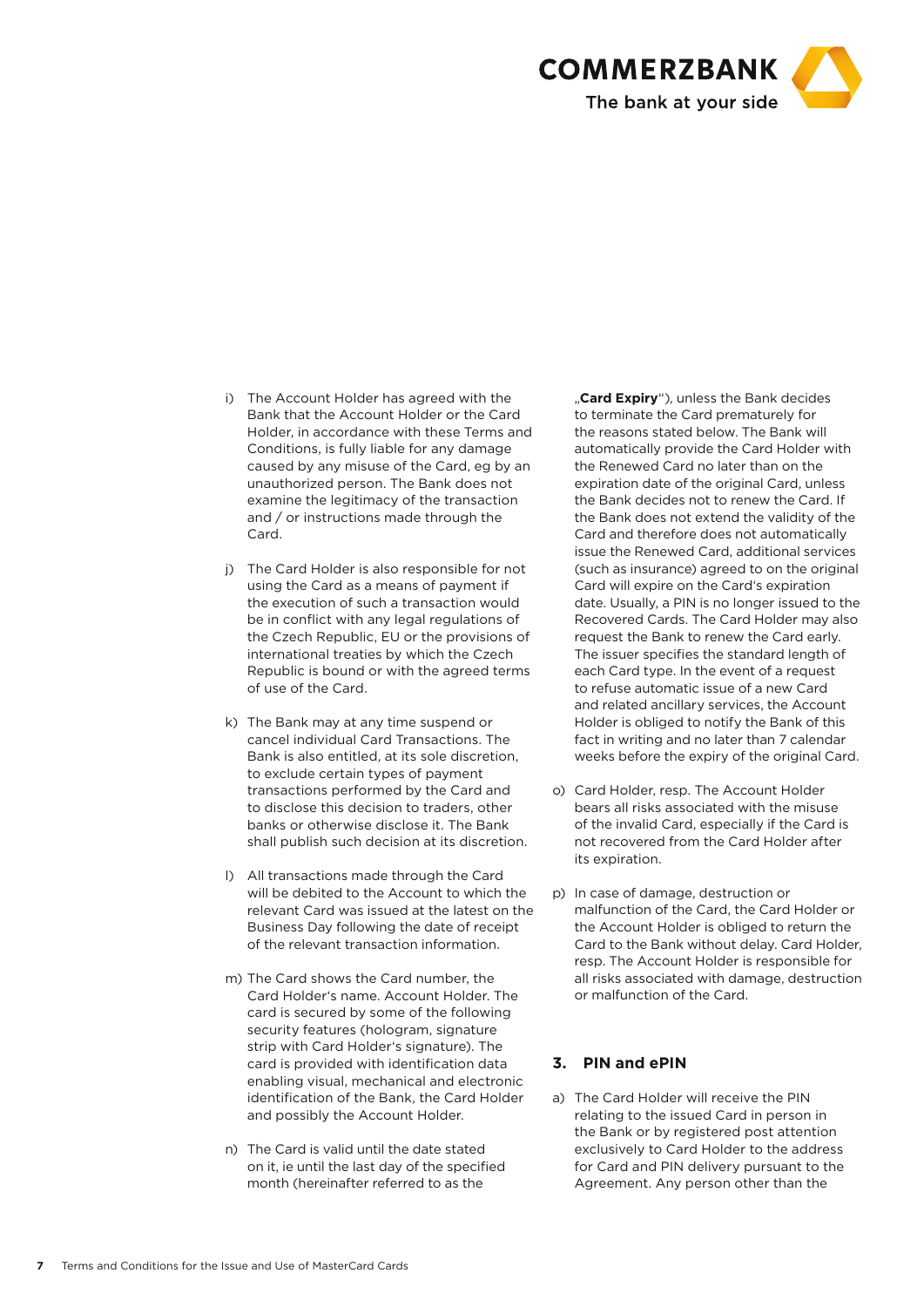

Card Holder cannot be given a PIN mailing as it is confidential. In the case of sending a PIN by post or other courier, the risk of damage passes to the Card Holder at the moment of delivery of the shipment by the Bank for transport.

- b) The Card Holder is obliged to check the integrity of the PIN shipment upon receipt. In the event of any damage, the Card Holder will request a delivery receipt from the institution that delivered the shipment to confirm the delivery of the damaged shipment. In this case, the Bank shall inform the Issuer and by means of it shall issue a different PIN and another Card free of charge to the Card Holder. If the Card Holder fails to submit a confirmation of delivery of a damaged shipment, the Issuer shall charge the Bank a fee according to the applicable Fee Schedule through the Bank for issuing the new Card.
- c) The PIN is not communicated to any person other than the Card Holder. The Card Holder is required to prevent disclosure of PIN and/or ePIN. It is forbidden to record the PIN and/or ePIN in a readily recognizable form on a Card or other item, in particular, that the Card Holder holds or carries with the Card, including a mobile phone, computer or similar device, or to communicate it to other persons, including family members.
- d) The Card Holder is obliged to prevent the PIN and/or ePIN from being disclosed even when entering it, e.g. by covering the keyboard with the other hand. The Account Holder shall bear in full all losses incurred by any Card Holder, unauthorized, Payment Transactions, until the Bank is notified thereof. The Account Holder is obliged to pay the amounts of all Transactions in which the PIN and/or ePIN was used and any damage caused to the Bank by the disclosure of the PIN and/or ePIN.
- e) In the event that the Card Holder forgets the PIN, a valid PIN may be repeatedly issued at his request approved by the Account Holder submitted at the Bank's registered office. In principle, the system allows, but does not guarantee, the possibility to change the PIN according to its own design if the Card Holder is not satisfied with the assigned, automatically generated PIN. The PIN can only be changed through an ATM of the Issuer in the Czech Republic. The Card Holder may not change the PIN 6 weeks before the expiration date of the Card. If the Card Holder requests the replacement of the Card (eg due to a change of his / her name), he / she may not change the Card PIN to be exchanged from the moment of submitting the Card Exchange request. You can change your PIN for a new Card.
- f) The Card Holder is obliged in connection with their own successful change of PIN and/or setup of ePIN if allowed by an ATM to chose numerical values for PIN and/or ePIN which cannot be easily guessed or derived e.g. a part of a Card number, four same digits or a numerical sequence, date of birth of the Card Holder or their relatives or any other easily derivable numerical values.
- g) If an incorrect PIN or SMS authorisation code and/or ePIN for payment authorization is entered in three consecutive attempts when executing a transaction including a internet payment requiring Strong Authentication, the Card is automatically temporarily limited for transactions for which PIN (especially at ATMs and merchants) or SMS authorisation and ePIN code is verified for security reasons. The full functionality of the Card is automatically restored on the following calendar day. PIN Cards cannot be unblocked unless the Smart Card is connected directly to the Issuer's systems.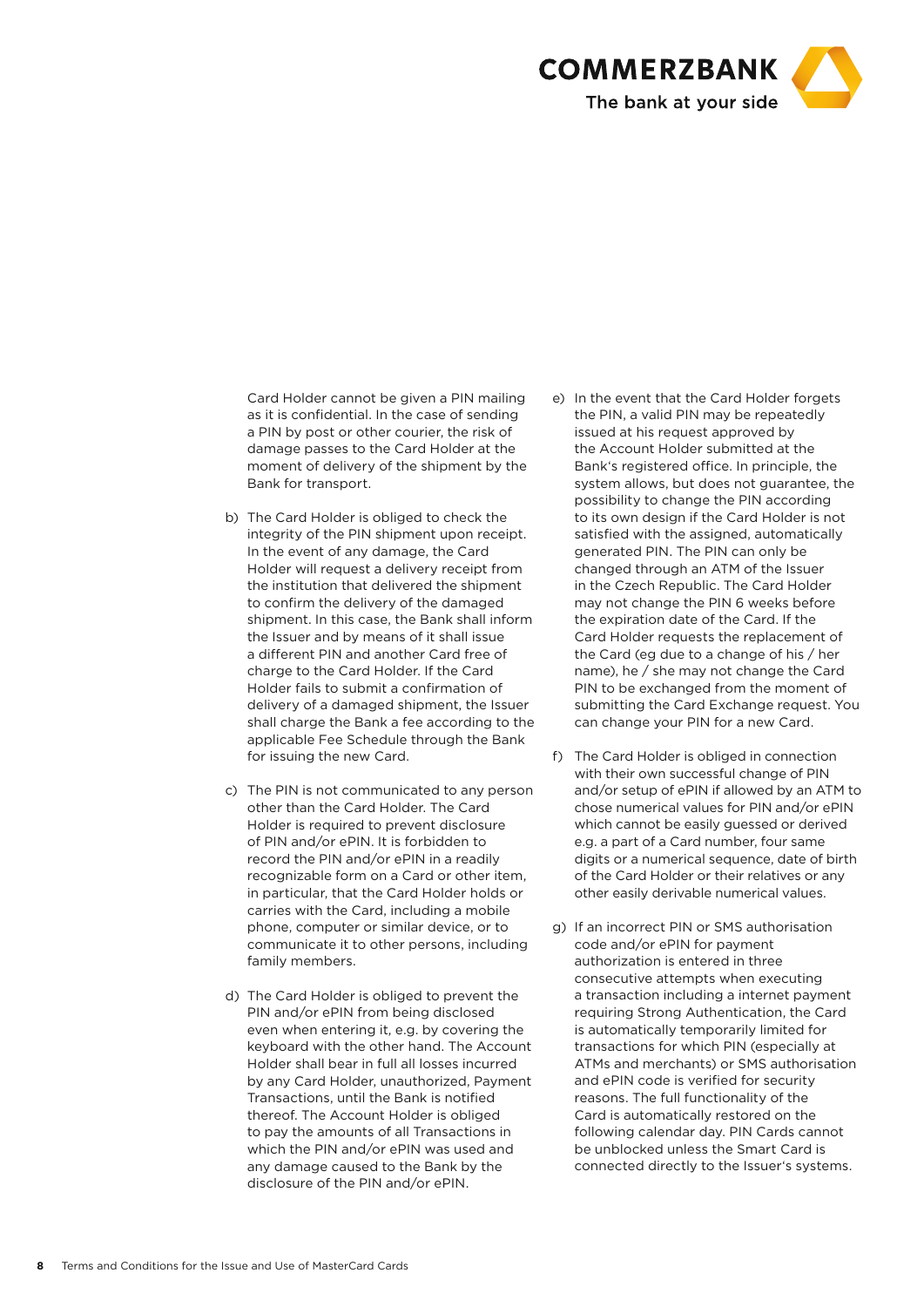

# **4. Card Delivery**

- a) The Card Holder will receive the Card in person in the Bank or by registered post attention exclusively to Card Holder to the address for Card and PIN delivery pursuant to the Agreement. The Card Holder cannot be handed over to a person other than the Card Holder as it is confidential information In case of sending a Card by post or other courier, the risk of damage passes to the Card Holder at the moment of the delivery of the Card by the Bank for transport. The Card Holder is obliged to check the integrity of the shipment on the spot. In the event that the shipment shows signs of violation, the Card Holder will promptly request confirmation of delivery of the damaged shipment from the shipper and notify the Bank without delay. The Account Holder is obliged to ensure that the Card Holder takes over his Card without undue delay. The Account Holder is obliged to ensure that the Card Holder signs his / her Card on the back of the signature strip with a suitable writing instrument (not a pencil) immediately upon receipt of the relevant Card.
- b) This signature is the only specimen signature when performing card operations or any written claims made by the Card Holder on transactions performed by the Card. If the Card Holder does not provide the Card with his / her signature, then the Account Holder or the Card Holder shall be liable for any unauthorized transactions connected with its possible misuse resulting from the non-signature of the Card and for any damage that may arise to the Bank. The Account Holder is responsible for using the Card by the Card Holder as if he were using the Card himself.
- c) By taking over the Card, the Card Holder is entitled to use it for the period of validity indicated on the Card.
- d) The Card Holder is obliged to store the Card separately from other bank documentation in a safe place, i.e. in a place that is not freely accessible to Unauthorized Persons, and which is protected from the interference of these persons, to protect it and personal security elements (e.g. PIN/ePIN) from loss, theft, misuse by unauthorized persons, from direct action Magnetic field, mechanical and thermal damage, etc. The Card Holder is obliged to check the Card's possession after each use of the Card, at least once a day, and to take individual security measures to prevent the Card from being misused, lost or stolen. After each use of the Card, the Card Holder is obliged to check that the Card is in his possession.
- e) If, despite this, the Card is lost, stolen, misused or unauthorized, the Card Holder is obliged to notify the Bank immediately (as soon as it is discovered) of the fact. Violation of the obligations under this provision caused by the Card Holder, whether fraudulent, intentional or negligent, is deemed to be a gross breach of the Agreement and the Account Holder is fully liable for any loss or damage until notifying the Bank of the facts in question (loss, theft, misuse or unauthorized use of the Card). If the Card Holder intends to conduct transactions with Internet merchants, other transactions without the presence of a Card or through an application or other form with securely stored electronic data about the Card, in particular through a computer or mobile device such as a smartphone or tablet only "Device"), the Card Holder is obliged to use the Card only through Devices that are properly secured against misuse of Confidential Information, Personal Data or any other confidential data. In particular, the Card Holder may not use the Card through Devices in Internet Cafes and other publicly accessible establishments,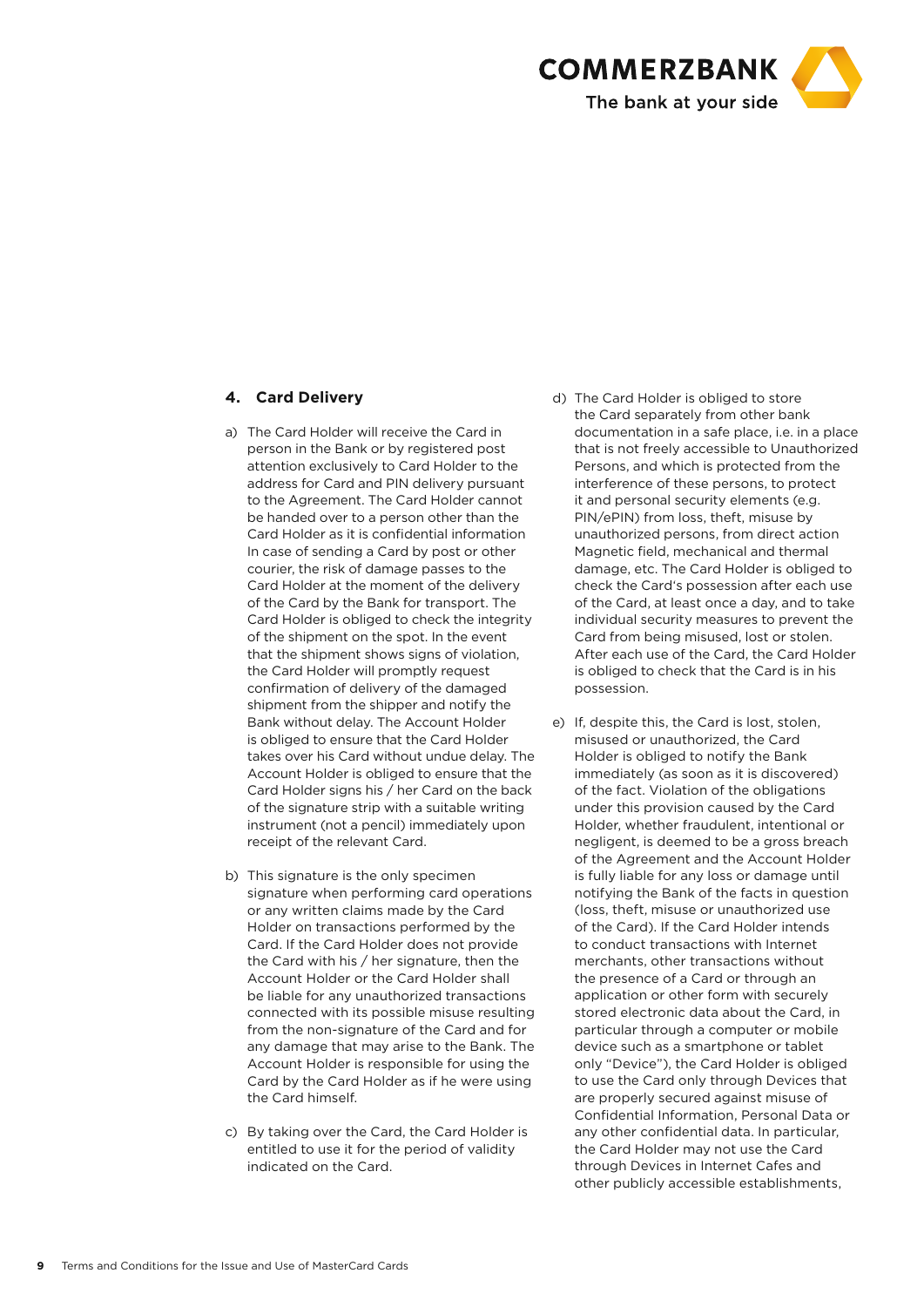

or through Devices that are not sufficiently secure to be secure against misuse of Confidential Information, Personal Data or any other confidential data. In case of any suspected breach of Security, the Card Holder or Account Holder is obliged to notify the Bank thereof.

f) The Account Holder is responsible for all transactions made by Cards issued to his Account and is obliged to pay the Bank any damages caused by improper use of the Card.

# **5. Card Use**

- a) The Issuer sends selected types of Cards to the Bank in an inactive state. The Card Holder must activate the Inactive Card in any of the following ways:
	- i) through a PIN transaction on a terminal supporting non-contact technology (POS), or
	- ii) through a PIN transaction at an ATM.

Any changes in the Card's settings and other services to the Card may be provided by the Account Holder, or The Card Holder can only be requested through the Bank after it has been activated (Issuer may enable a change of selected parameters even before Card activation). The Account Holder acknowledges and ensures that the Card Holder also acknowledges that by activating the Card, the Card Holder also confirms its physical acceptance, and in no case is it permitted to activate the Card that the Card Holder does not have. The Bank shall not be liable for any damages that may arise to the Account Holder or Card Holder by activating the Card, which the Card Holder does not physically hold. The Bank recommends the Account Holder and Card Holder to be on the website www. csob.cz/karty acquainted with the contents of the brochure, which contains detailed information about functions, security, settings and control of the Card.

- b) According to its type, the Card can be used for cashless payment in the facilities of the business operators and services (hereinafter referred to as "merchant" or "merchant **equipment**") implemented through electronic POS terminals, including POS terminals, mechanical sensors or agreed payment procedures for internet merchants, transactions via application or other service with securely stored electronic Card data, direct debit mandate, cash withdrawals in ATM networks, including ATMs supporting contactless technology, or other transactions realized in the network of the Issuer's ATMs, for an identification for the purpose of a provision of certain services by the merchant (e.g. public transport fare) as well as for the payment of cash at the counters of exchange offices of other banks, for the payment of cash directly at the cash desks of selected merchants. CashBack ("**CashBack**"), if the Agreement allows the use of such service or the execution of such a transaction. Selected types of Cards, if their issuance is permitted by an Account Agreement, can be used for non-cash transactions in business facilities without entering a PIN by attaching the Card to a payment terminal supporting contactless payment of MasterCard specifications. A contactless payment can be refused at any time by a payment terminal and a regular payment with a PIN-entered card is requested instead.
- c) The places where the Card can be used are marked with the logo of the International Association (MasterCard). The Bank reserves the right to not to execute certain types of transactions (especially payment transactions without the physical presence of the Card, e.g. postal, telephone,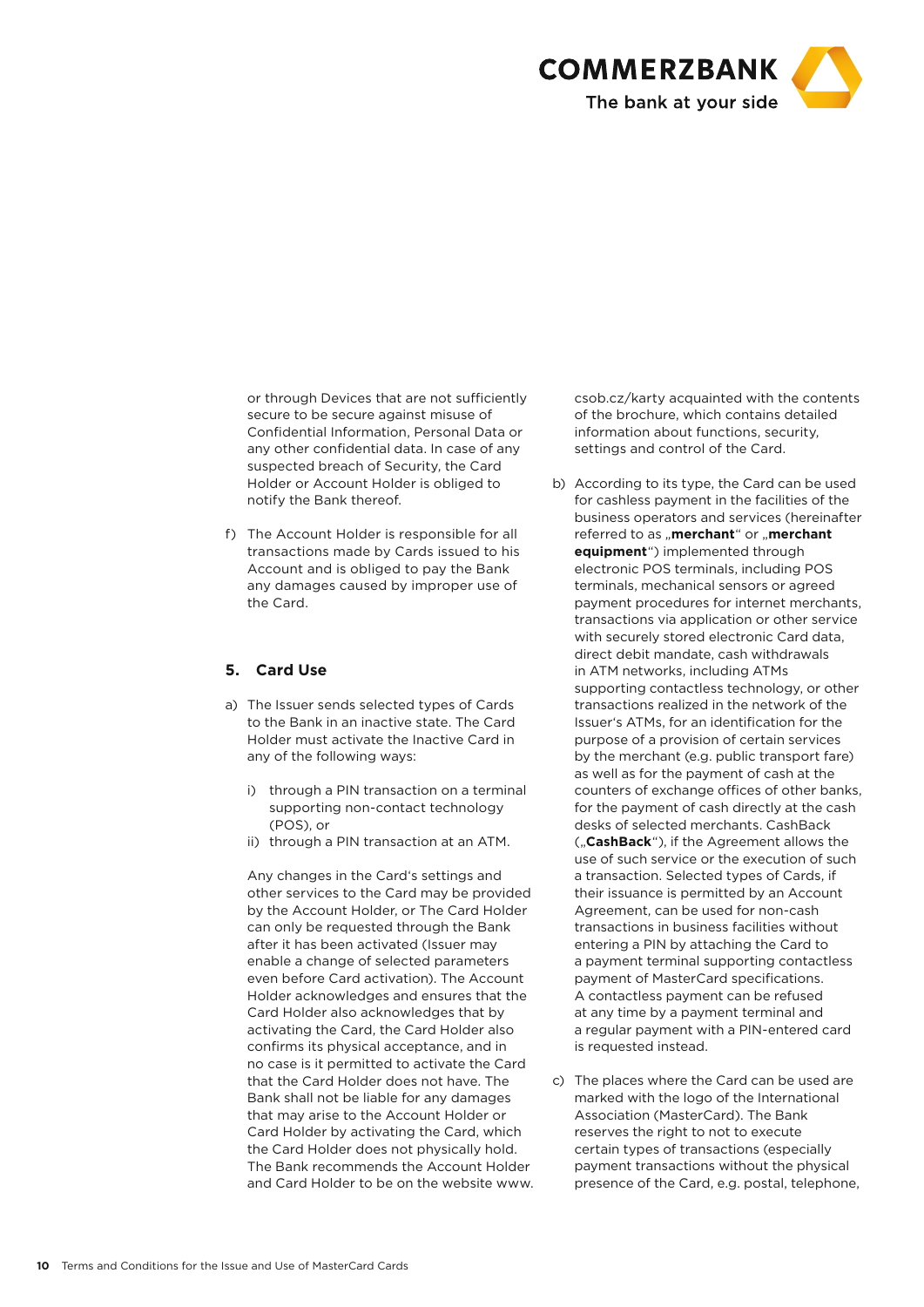

internet transactions not requiring Strong Authentication), even depending on the type of Card. The Bank is only authorized to allow secure Internet transactions.

- d) CashBack is only provided by business facilities that bear the "CashBack" service. The minimum amount set by the Issuer. The sum of the CashBack purchase and service must not exceed the specified Weekly Card limit. The amount of cash withdrawn is determined by the range given by the Issuer. The Dealer is entitled to refuse the CashBack service, even without giving any reason. The Bank is in no way liable does not guarantee the availability or rejection of the CashBack service by the respective merchant or the provision of the CashBack service, both in the Czech Republic and abroad
- e) The Card Holder is further obliged to prevent disclosure of Card data to a third party except for the provision of Card data to the merchant for the purpose of execution of postal, telephone, internet transactions (if allowed).The disclosure of Card data may occur, for example, through unsecured channels, such as internet transactions (i.e. transactions without physical presence of the Card). The Card Holder shall fulfil this obligation only in the case of payments without physical presence of the Card provided that the Card is used by a secure merchant using the 3D Secure protocol, which is presented under the trademark "MasterCard Secure Code". whether it has been committed fraudulently, intentionally or negligently is considered for the gross breach of the Agreement and the Account Holder bears all and any loss and damage caused by such non-fulfilment, up to the moment of notification of the facts (abuse or unauthorized use of the Card) to the Issuer.
- f) In case of any doubt or suspicion of misuse of the Card or payment terminal or ATM by

the Card Holder (eg non-standard provision of cash, money laundering, installation of a scanning-scanning device on an ATM, etc.) or the movement of suspects near the ATM, their efforts o Intervention in the executed payment transaction and another is the obligation of the Card Holder to inform the Bank and the Police of the Czech Republic without delay of the ascertained facts.

- g) The Card may not be used for Transactions that would be contrary to any applicable law at the place of the transaction. The Card Holder, resp. Account holder, including liability for possible damages and penalties.
- h) Between the Bank and the Account Holder / Card Holder are agreed as the only possible means of the Card Holder's consent to the execution of the payment transaction, a series of payment transactions respectively, respectively its authorization, only the following ways:
	- i) ATM transactions by inserting a Card into an ATM and entering a PIN,
	- ii) non-cash and cash (CashBack) transactions in business facilities by presenting the Card and entering the PIN, the Card Holder's handwritten signature, or
	- iii) contactless transactions by attaching the Card to a payment terminal (if the issuance of these Cards is enabled by an Account Agreement) without entering a PIN or entering a PIN
	- iv) internet transactions by entering the Card number, Card validity date and Card Verification Value (CVV), Card Verification Code (CVC), an SMS authorisation code which will be sent by the Issuer to the Card Holder via an SMS to the mobile number dedicated for that purpose and by concurrent entering ePIN. The SMS authorisation code together with ePIN need not to be required and the transaction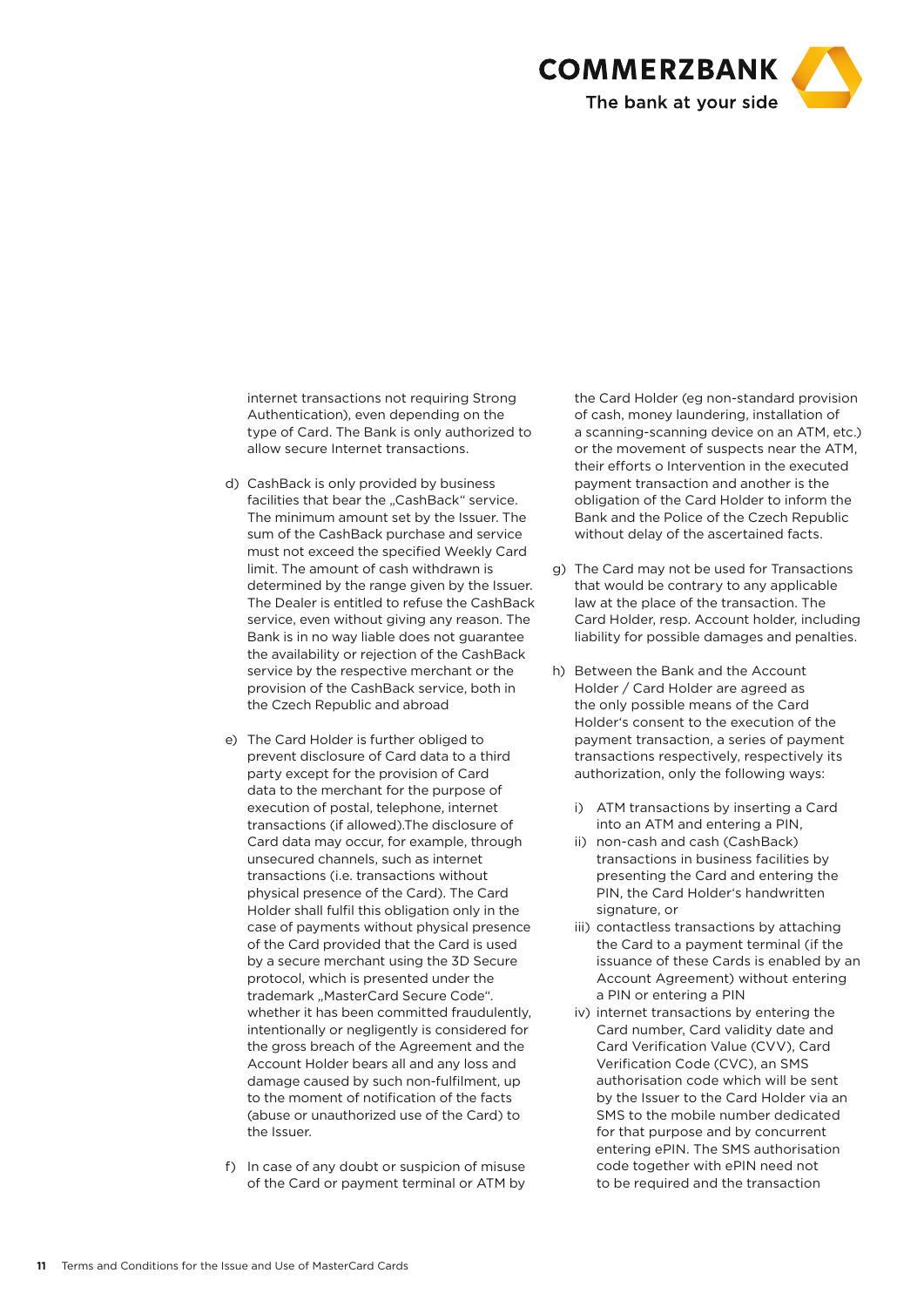

can be processed without Strong Authentication in case that an internet merchant does not support 3D Secure or in case of exceptions pursuant to RTS (e.g. if the transaction is based on a transactional risk analysis classified as low-risk, payment for fare or parking, recurrent transactions).

- v) Transactions executed through the application or other form with securely stored electronic data on the Card by entering a confirmation code according to the conditions of the application alternatively by other means of Card Holder authentication via a mobile phone or another device (eg finger print or face ID) or without entering a confirmation code in line with conditions of the application or service.
- i) A transaction that has been authorized by the Card Holder (eg by entering a PIN etc.) cannot be revoked. Nor can an already posted transaction be revoked. In justified cases (eg due to failure to provide a service or non-delivery of goods), the Card Holder may file a complaint with the Bank.
- j) When using the Card in business facilities, they are authorized to authenticate and execute the transaction only if they receive the Bank's approval or third parties authorized by it. A Merchant Employee is entitled, in order to protect the Card Holder, to require the Card Holder to prove his / her identity. The employee of the business facility is entitled to withhold the Card based on the authorization result. In such a case, the Card Holder is obliged to invalidate the Card in front of the Card Holder and to issue a Card Holder with a confirmation of the Card's retention and depreciation.
- k) The Card Holder is entitled to execute Transaction Cards only within the specified limit, up to the amount of the available

balance on the Account. The limit limits both the maximum amount of drawdown by the Card in a specified period and the number of transactions in that period. The change of the Card limit is subject to the written consent of the Account Holder. The Card Holder is obliged to monitor and check the amounts of Transactions made through the Card on an ongoing basis and to prevent overdraft of the available Account balance. Transactions are charged with a time lag (see Note 9 (a)). However, the Account Holder is responsible for all transactions regardless of the limit and is obliged to pay damages caused to the Bank by incorrect use of the Card, respectively. For any overdraft of the available balance (unauthorized overdraft) under the relevant Account Agreement and Agreement.

- l) The Bank may, without prior notice, cancel the right to use the Card or to temporarily or permanently limit its validity (for example in case of breach of contractual terms, execution, filing of an insolvency petition, debit on account or due to the security of a payment instrument or if unauthorized transactions or fraudulent use of a payment instrument, etc.). The Bank is also entitled to temporarily or permanently limit the validity of the Card within the framework of security and protection of the Account Holder in case of suspicion of misuse of the Card. As a result of the permanent limitation of the validity of the Card, it may be detained when attempting to use it. The Bank shall inform the Card Holder of such measures in an appropriate manner without undue delay.
- m) The Card Holder is obliged to protect the Card against mechanical damage and from any influence (eg magnetic field), which could result in violation of the magnetic stripe or chip record on the Card.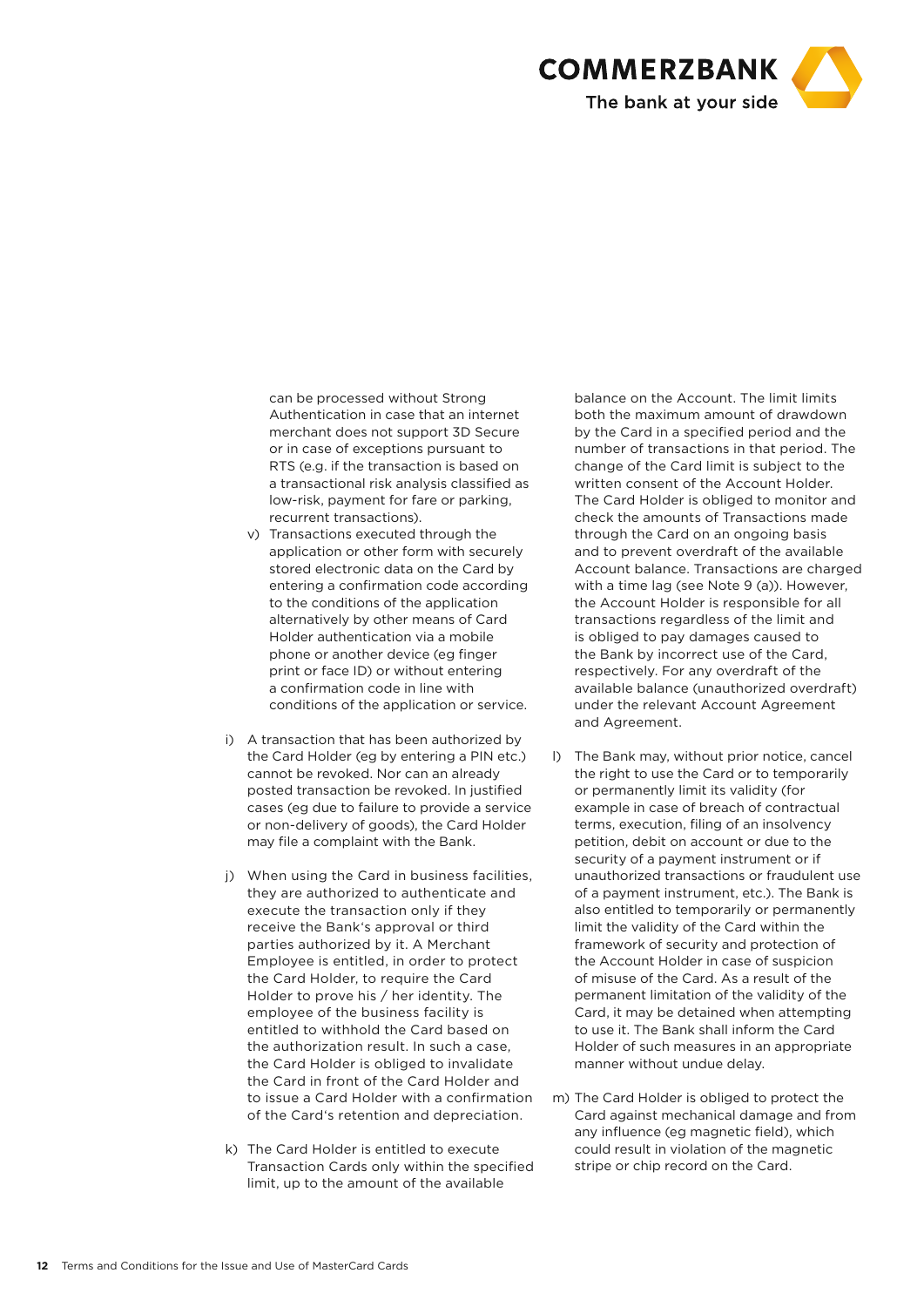

- n) In the event of the Card being held by an ATM of another domestic bank, the Card Holder is obliged to immediately contact the relevant bank or post office, with the request to return the retained Card or to inform the serving bank of the Card Holder via the telephone number indicated on some ATMs. In the case of an Issuer's ATM, which is located outside the Issuer's premises, the Card Holder may request the forwarding of the retained Card to the selected Issuer's branch via the telephone number indicated on the ATM. In the event of the Card being detained at the Issuer's ATM located in the premises of the Issuer's branch, the Card Holder will request the Issuer's branch to return it directly. The Card Holder will not be returned to the Card Holder after 3 Business Days from the time of retention. The Card Holder is obliged to ask for an immediate restriction on the validity of the Card withheld by the ATM.
- o) The Card must be returned to the Bank at its seat upon request or upon its expiration. If the Card is not returned, the Bank is entitled to limit the validity of the Card, at the expense of the Account Holder. The Card Holder is not obliged to return the original Card upon receipt of a new, automatically renewed Card.
- p) In the event of overdrawing of funds in the Account, an unauthorized debit balance bears a debit interest rate. If the amount of the unauthorized debit is not paid within 10 days of the debit, the Bank shall also be entitled to charge another account of the Account Holder, which it maintains. Further, at the expense of the Account Holder, it is entitled to permanently limit the validity of Cards issued to its Account and request their return to the Bank.

## **6. Card Limits Use**

The Account Holder sets weekly limits for the Card Holder based on an agreement with the Bank, which will be specified in the Agreement.

## **7. Card Holder Data Changes**

- a) The Account Holder is obliged to report to the Bank any changes to the data relating to Cards issued to his Account and Holders of such Cards provided to the Bank in connection with the issuance of the above Cards (in particular, changes of address and telephone connection). In the event of a change of the Card Holder's name, surname or birth number, the Account Holder is obliged to inform the Bank of such changes and to request the replacement of the Card. The Account Holder is liable for any damage resulting from non-compliance with this obligation.
- b) The Card Holder is entitled to request the Bank in writing to change the data on the already issued Card. However, changes to the Card limit, insurance, additional services and the requirement to reissue the PIN are subject to the written consent of the Account Holder.
- a) The Card Holder acknowledges that provided the Card Holder has saved the Card data at a merchant (in order to execute a series of payment transactions), those Card data can be automatically updated upon a Card renewal or Card replacement. Such an update has no effect on the previously submitted payment order and mandate for the execution of the series of the payment transactions. The Card Holder further acknowledges that the way of using Card data depends on the agreement between the Card Holder and the merchant. The Card Holder is obliged to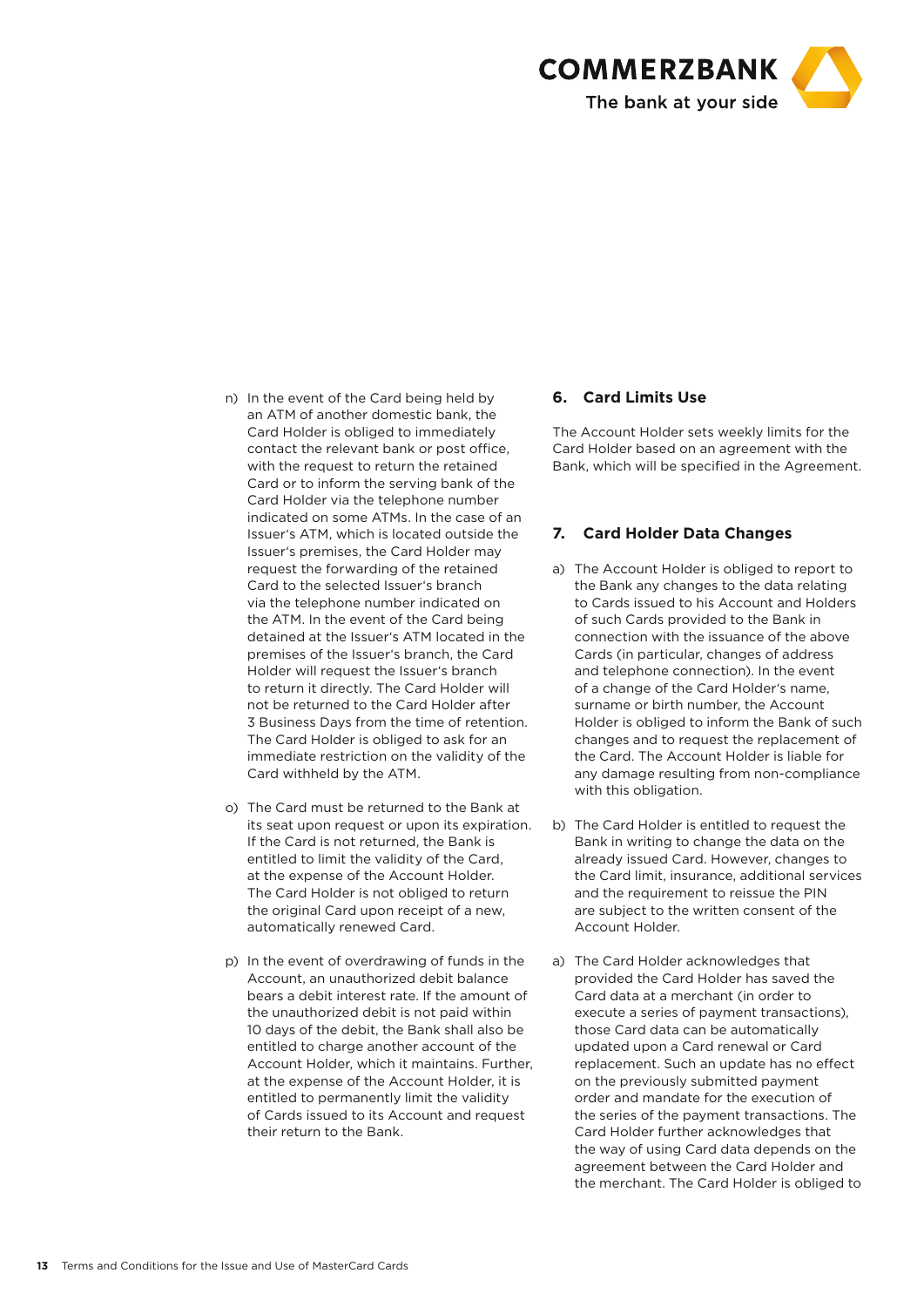

store the Card data at credible merchants and to pay adequate attention to conditions of their use that shall be available to the Card Holder in advance. For application of Strong Authentication the Bank takes into account for the above cases the transaction data provided by the merchant as the beneficiary and in cases the merchant classifies the transaction as e.g. direct debit which is not a subject to Strong Authentication the Bank is not obliged to carry out Strong Authentication.

#### **8. Settlement of Transactions, Statements and Claims**

a) Account Holder in the Statement is informed about cleared transactions. Transactions are accounted for individually with the abbreviated Card Number, Location, Transaction Date, Amount and Transaction Currency, with the settlement of Card Transactions in accordance with the Card Association Rules with a time lag from the transaction date. All transactions shall be settled by the Issuer by the end of the following Business Day at the latest after the receipt of the payment order, which is the receipt of a billing report on the execution thereof from the transaction processor. Falls- if the moment of acceptance of the payment orders for a period which is not the Issuer's operating time, the payment order shall be accepted at the beginning of the following opening hours of the Issuer. In case of doubt about the payment made, the Issuer is entitled to charge the payment within 45 calendar days after receiving the report on its execution. The Bank and the Issuer shall, within the meaning of the Act on Banks, keep internal records for a sufficient period of time to allow the retrieval of operations and the correction of errors. The Account Holder and the Card Holder are obliged to periodically check

the correctness of accounting by card transactions, inter alia for the possibility of timely filing a complaint.

- b) The Account Holder acknowledges the manner of settlement of card transactions, including transactions in foreign currency. Transactions are posted on business days based on data received from the issuer. When settling transactions with Cards in foreign currency, the exchange rate of the Issuer's foreign exchange sales. If the currency of the transaction is not listed in Issuer's exchange rates, the Issuer's will convert the transaction into CZK from the amount the Issuer's has received from the card association in USD. The following rates will be used for conversion:
	- i) Transaction executed until 21:05 CET will be converted by an exchange rate valid on the previous Business Day.
	- ii) Transaction executed after 21:05 CET will be converted by an exchange rate valid on the day of transaction (should it be a Business Day).

If it is not possible to use the above exchange rates (eg an exact time is not known due to a technical error) the exchange rate valid on the second Business Day prior to the transaction settlement. Issuer's exchange rates are available on www.csob.cz. The same rules are valid for the conversion of fees. If the Card Holder decides to execute a transaction abroad The Card Account Holder has the option of clearing in CZK, then the transfer is made directly at the point of sale using its exchange rate (the exchange rate and the converted amount into CZK are indicated on the receipt). No exchange rate difference from the Issuer's rate can be requested. In some cases, the Card Holder may choose to charge in a currency other than the merchant's transaction / currency, and then convert the merchant to another currency at its rate.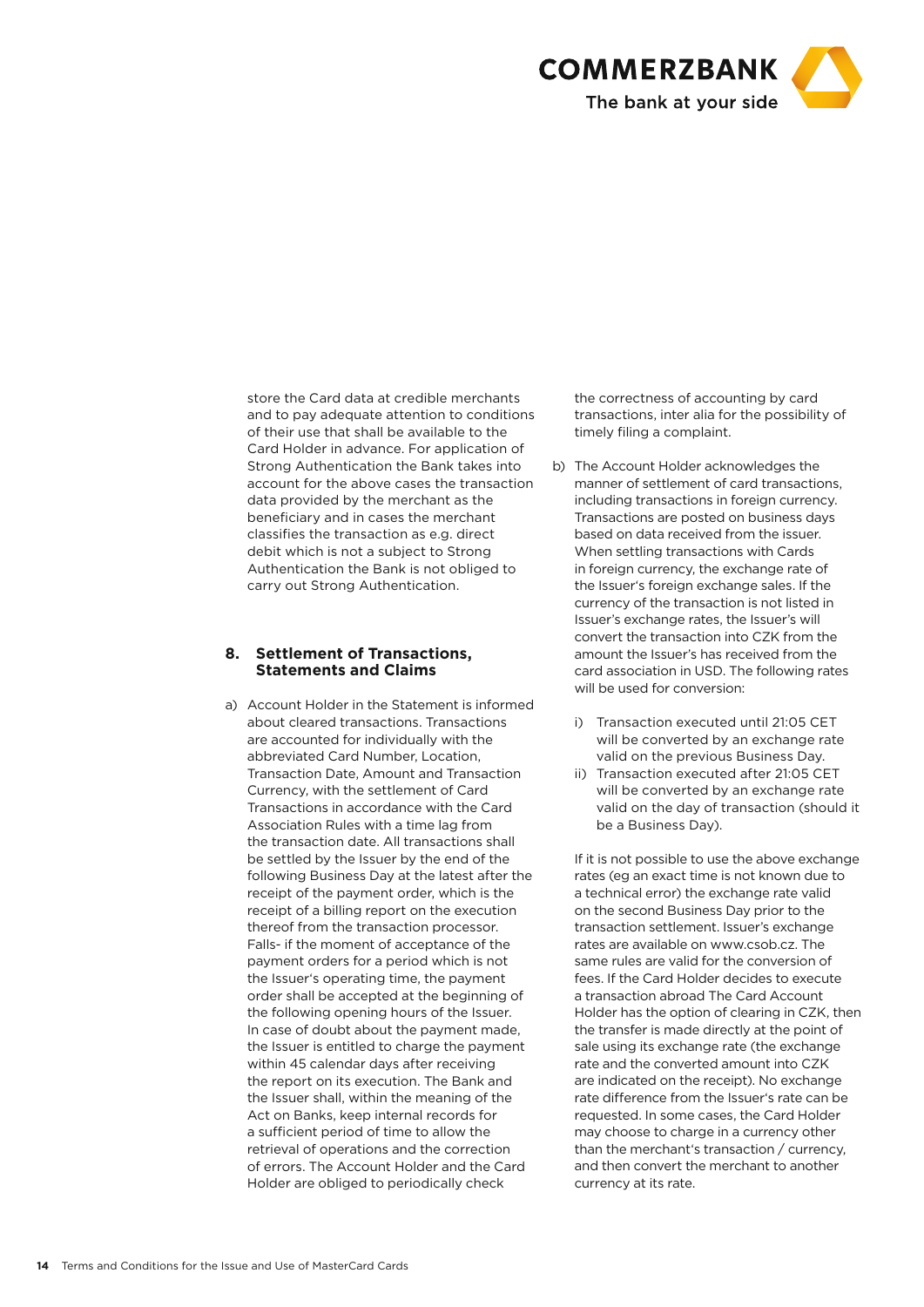

- c) If the Card Holder or Account Holder finds discrepancies in card settlement, he / she has the right to file a complaint. The Card Holder or the Account Holder is obliged to file a complaint within 2 months from the date of settlement of this transaction. The Bank is not obliged to acknowledge any later claims. The complaint must be filed at the Bank's registered office, in writing on the form provided for it. Account holder, resp. The Card Holder is obliged to submit all available documentation related to the disputed transaction (in particular a copy of the Account Statement, copy of receipts, possible proof of cancellation of the transaction), a certified copy of the transaction confirmation received by the Card Holder at the merchant after the operation has been completed, the Card Holder's statement, etc., by the merchant's employee o settlement of the claim.
- d) The Bank is entitled to ask the Card Holder or Account Holder to provide additional documentation related to the claimed transaction. If the documentation is not delivered to the Bank within the agreed time, the Bank is entitled to stop the complaint procedure and to reject the entire case. The Card Holder or Account Holder is obliged to provide the necessary cooperation in the course of the proper course and handling of the complaint procedure. If the respective merchant returns the funds from the claimed transaction back to the Account Holder or the Card Holder, he shall immediately inform the Bank of this fact.
- e) When dealing with a claim for a transaction, the Bank will assess whether the Card Holder has met all the conditions, i.e. in particular that it has complied with the deadlines for reporting the complaint, obligations arising from the Contract and the Terms (eg serious breach of protection of the security elements of the Card). If the Bank finds out during the complaint procedure that the claim is unjustified, it will

reject the claim. The Bank will always inform the Card Holder or Account Holder about the outcome of the complaint procedure.

- f) The Card Holder is obliged to notify the Bank of an unauthorized transaction without undue delay, in case of suspicion of abuse within two months at the latest, in justified cases 13 months from the date of settlement of this transaction. The notification shall be made at the Bank's registered office, in writing, using the form provided for it.
- g) If the Bank discovers that it has been authorized in the assessment of an allegedly unauthorized transaction, it shall reject the claim. If a Card Transaction is performed using an unauthorized PIN, this transaction is considered unauthorized.
- h) The Account Holder bears in the case of unauthorized a loss under the terms of the Payment System Act.
- i) The Bank shall use the exchange rate announced by the Czech National Bank at the relevant date to recalculate the Account Holder's loss (co-payment) from an unauthorized transaction.
- j) The Card Holder, or the Account Holder, may only file an Authorized Transaction within 8 weeks of its creation, provided that no exact amount has been set at the time of authorization or that amount exceeds the Card Holder's reasonable expectation eg car rental, hotels, etc.). In other cases of authorized transactions (eg non-issuance of cash by ATM, etc.), the complaint must be filed without undue delay, but no later than within two months from the date of debiting the Account Holder's account.
- k) In the event of a complaint about a disputed transaction suspected of misuse of the Card (e.g. counterfeit, internet,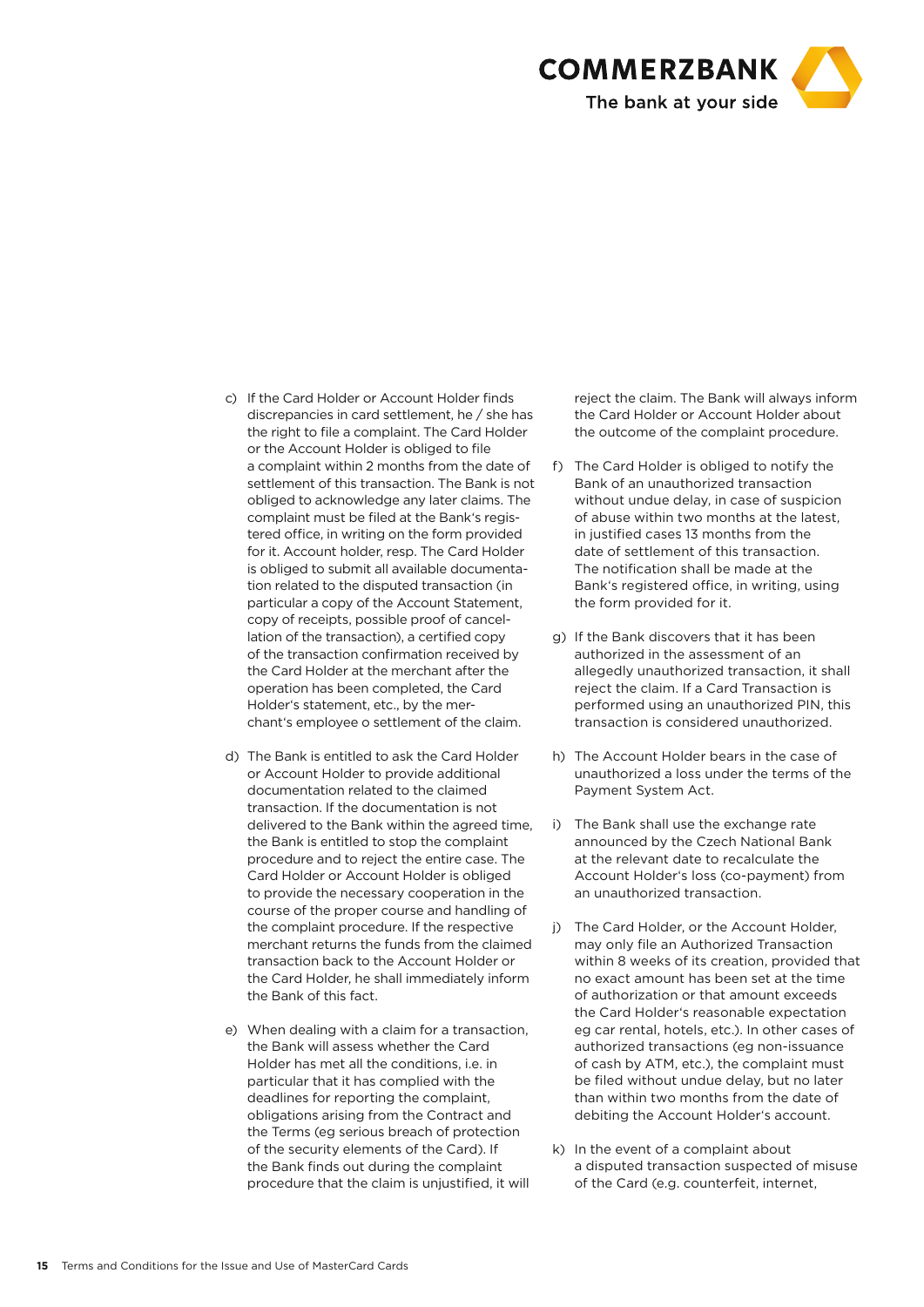

ATM), the Card Holder is obliged to always hand over the Card to which the disputed transaction relates, in the event of its failure to hand over this fact. This shall not apply in the case of duly reported loss or theft of the relevant Card.

l) Neither the Issuer nor the Bank shall be liable for defects of goods or services paid by the Card Holder through the Card. Card Holder, resp. The Account Holder applies these claims and complaints to the relevant point of sale where he made the purchases. For unjustified claims, the Bank charges the Account Holder a fee according to the Fee Schedule.

# **9. Card Loss, Theft and Misuse**

- a) Card Holder, resp. the Account Holder is obliged to inform the Bank of a suspicion of the loss, theft, or misuse of the Card immediately upon discovery of the facts or upon the Card Holder could discover or should have discovered the facts. If misuse of the Card number is reported, the Card Holder is obliged to immediately return the Card to the Bank. Information (loss, theft or misuse of the Card) is filed by the Card Holder or the Card Holder. Account Holder by telephone, either at the Bank's number, which was notified to the Card Holder upon handing over the Card or at the Card Issuer number **+420 495 800 111**. Third party (hereinafter referred to as the "**Reporting Person**") is entitled to report the loss or theft of the Card. If it is suspected that the Card is being misused, the Card Holder or Account Holder is obliged to report the facts to the relevant Police Department of the Czech Republic.
- b) The reporting person (Card Holder, Account Holder, Finder, Other Person) informs the Bank or the Issuer of any circumstances of loss or theft of the Card

and if he / she does not know the Card number, he / she will specify other data on the basis of which it is possible to identify the Card Holder and the Card (eg account number, personal identification number, etc.). The Bank and the Issuer are entitled to record the call.

- c) The Bank and the Issuer may, in accordance with the Act on Banks, communicate this information to the prosecutor and to the police or other competent authorities. Immediately after the announcement of any of the above facts, the Bank will always make a permanent and irrevocable restriction on the validity of the Card for security reasons. The Bank shall not be liable for any damages incurred by the Account Holder or Card Holder as a result of the permanent restriction of the Card's validity.
- d) Permanent limitation of the validity of the Card cannot be cancelled. If the Card Holder gets the Card back after the loss, theft, or misuse of the Card has been reported, the Card must be presented to the Bank and subsequently devalued by the relevant Bank employee without further use. For permanent limitation of the validity of the Card the Bank charges a fee according to the valid Price List of the Bank.
- e) Account Holder's liability for transactions made by lost, stolen or misused Card ends immediately after telephone notification according to the above-mentioned provisions of the Terms (via the Bank or Issuer's telephone number). However, the Bank shall not be liable in any way for any damages incurred in the transactions of the Cards in which the PIN or SMS authorisation code and ePIN was used or in which the Card Holder acted fraudulently.
- f) In the event of a claim, the date of reporting the loss / theft of the Card is decisive for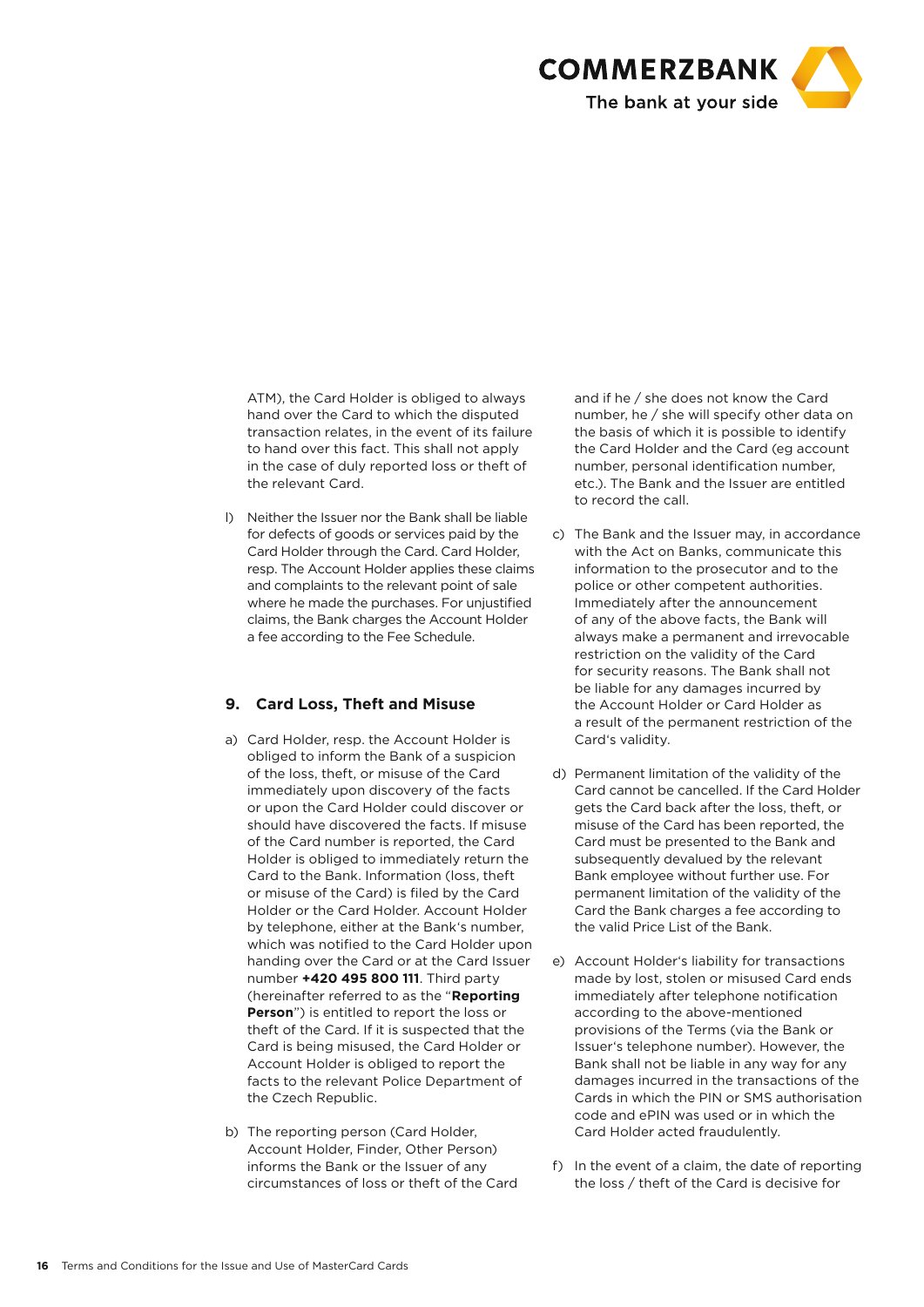

the calculation of the Account Holder's loss from an unauthorized transaction (deductible).

g) The Card Holder may ask the Bank for a replacement Card for the Card with permanently limited validity. This replacement Card has the same expiry date as the Card with permanently limited validity. For the issuance of the replacement Card for the Card with permanently limited validity the Bank charges a fee according to the valid Price List of the Bank. The Card Holder may further ask the Bank for a written confirmation that the loss / theft / misuse of his / her Card has been reported to the Bank, and may do so within 18 months following the reporting in accordance with the above provisions of the Terms.

#### **10. Card Validity Limitation Based on a Card Holder's Written Request, Account Holder for Reasons Other Than Loss, Theft, PIN Disclosure or Suspected Card Misuse**

- a) The Card Holder or Account Holder may ask the Bank in writing to temporarily or permanently limit the validity of the Card. The Bank shall not be liable for any damages incurred by the Account Holder or Card Holder as a result of temporary or permanent limitation of the Card's validity.
- b) The Card Holder may apply for a temporary limitation of the Card's validity, which will prevent the execution of transactions verified (authorized) by the Bank and / or the Issuer. If the reasons for the temporary limitation of the Card's validity cease to exist, the Card Holder may request in writing that the temporary limitation of the Card's validity be cancelled. The Card may

be reused after two following Business Days from the date of delivery of the request to cancel the temporary limitation of the Card validity to the Bank. If the request is delivered outside of Business Days, the Card may only be reused after three following Business Days. The Bank charges a fee for the temporary limitation of the validity of the Card according to the valid List of Charges of the Bank.

- c) The Card Holder or the Account Holder may ask the Bank in writing to permanently limit the validity of the Card (including the chip card), which, however, cannot be subsequently revoked.
- d) For damages caused by possible misuse of the Card, which has been temporarily or permanently limited by the Card Holder's written request, the Account Holder shall assume responsibility from 24:00 hours on the Business Day following the date of submission of the request to limit the validity of the Card at the contact point of the Bank if the relevant application form for limiting the validity of the Card was delivered by 4:30 pm on the Business Day. In the case of a request for a restriction application Cards to the agreed contact point of the Bank, or. The Issuer shall, after 16:30 hours of the Business Day or outside Business Days, assume responsibility at 24:00 hours on the second Business Day following the date of receipt of the application form. The temporary restriction of the Card's validity applies only to authorized transactions and only for such transactions the Bank assumes responsibility in the sense of the above.
- e) Only a person who has applied for a temporary restriction may cancel the Card's temporary suspension by a written cancellation sent to the Bank Account holder, resp. a person authorized to act on behalf of the Account Holder.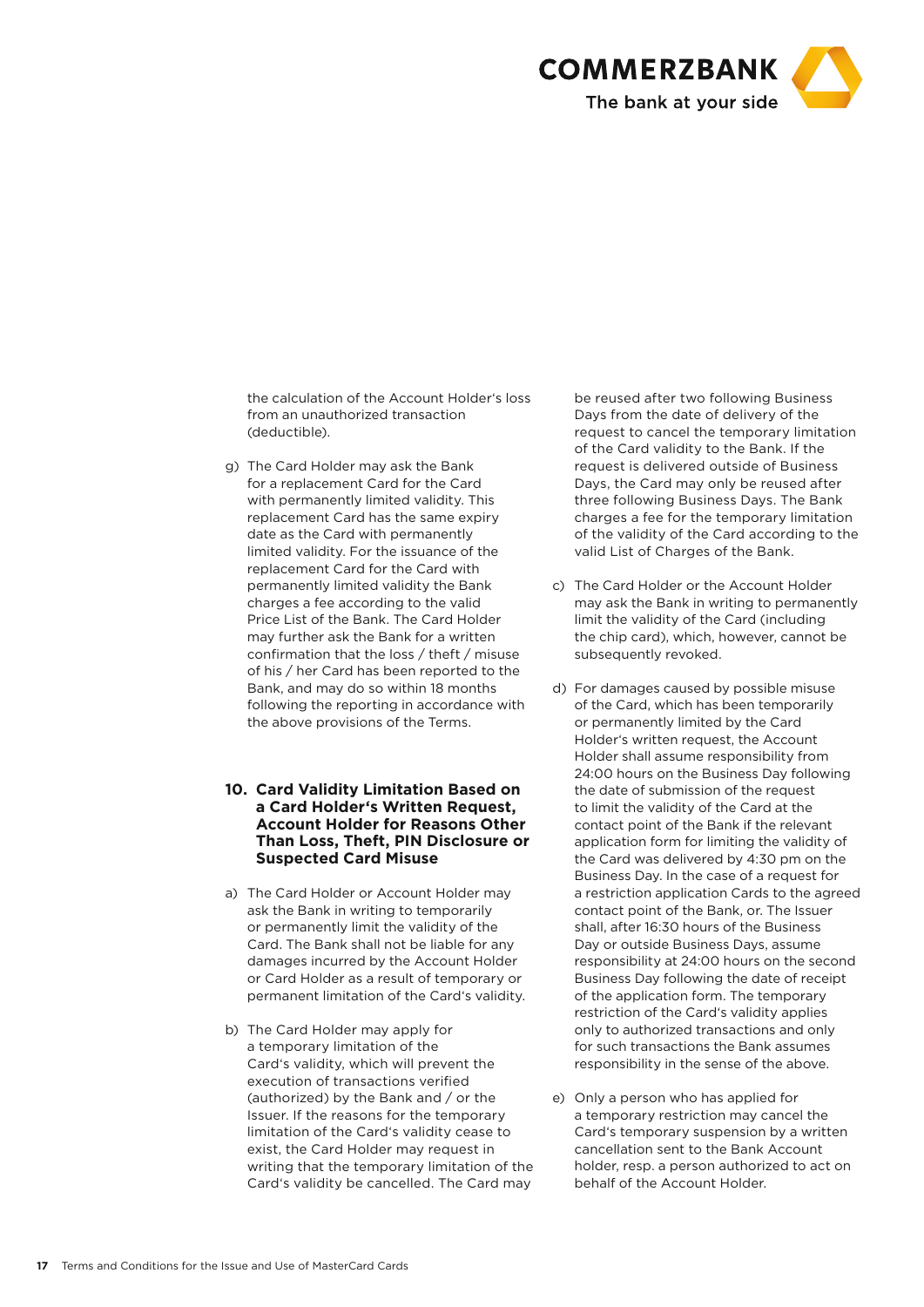

## **11. The Bank's Right to Limit the Card Validity on Its Own Initiative**

- a) The Bank is entitled to limit the validity of the Card or the possibility of carrying out transactions without the presence of the Card, temporarily or permanently, for the following reasons:
	- i) the security of the Card, especially if it is suspected of unauthorized or fraudulent use (if the Bank or the Issuer obtains information from the card association or another bank or other credible source on a possible threat to the Card),
	- ii) a significant increase in the risk of default of the Account Holder by the Account Holder if it can be drawn through the Card.

In connection with the permanent restriction of the Card validity, it may be detained when attempting to use the Card. Flask informs the Card Holder about such measures in an appropriate manner without undue delay on the telephone number that the Account Holder communicated to the Bank when signing the Agreement

- b) Before limiting the validity of the Card or, if this is not possible, immediately thereafter, the Bank shall inform the Card Holder of this Card validity restriction and its reason. This obligation does not apply if the disclosure of this information could frustrate the purpose of the restriction Cards or it was in conflict with other laws or internal regulations of the Bank. The Bank shall not be liable for any damages incurred by the Account Holder or Card Holder as a result of temporary or permanent restriction of the Card's validity or as a result of the cancellation of the right to use the Card.
- c) As soon as the reasons for limiting the validity of the Card cease to exist, the

Bank undertakes to cancel the Card restriction without delay or to issue a "new" Card with a different number and a new PIN to the Card Holder for a fee under the Agreement.

## **12. Assistance In Need – Abroad**

- a) If the Card is lost or stolen abroad, the Card Holder may ask the Bank to issue an emergency Card or to pay emergency cash to cover the necessary expenses. The Emergency Card or Emergency Cash is not provided to Card Holders that are not embossed.
- b) The Bank may refuse to provide emergency services. If so, it shall notify the applicant of the place and method of receiving the Emergency Card or necessary emergency cash and shall ensure that the request is implemented through a member of the Emergency Services Association at the relevant location.
- c) The Emergency Card is usually issued with a maximum validity of one year, it cannot be used in an ATM (no PIN is issued), and it is not equipped with a chip. The Emergency Card Holder is obliged to return it to the Bank upon return to the Czech Republic. The Bank charges a fee for issuing an emergency card or emergency cash in accordance with the Bank's valid List of Charges.

## **13. Understanding the Terms**

The Account Holder is obliged to familiarize himself / herself with these Terms and Conditions and is obliged to comply with them. Owner the account always bears full responsibility for the breach of these Terms and Conditions by the authorized Card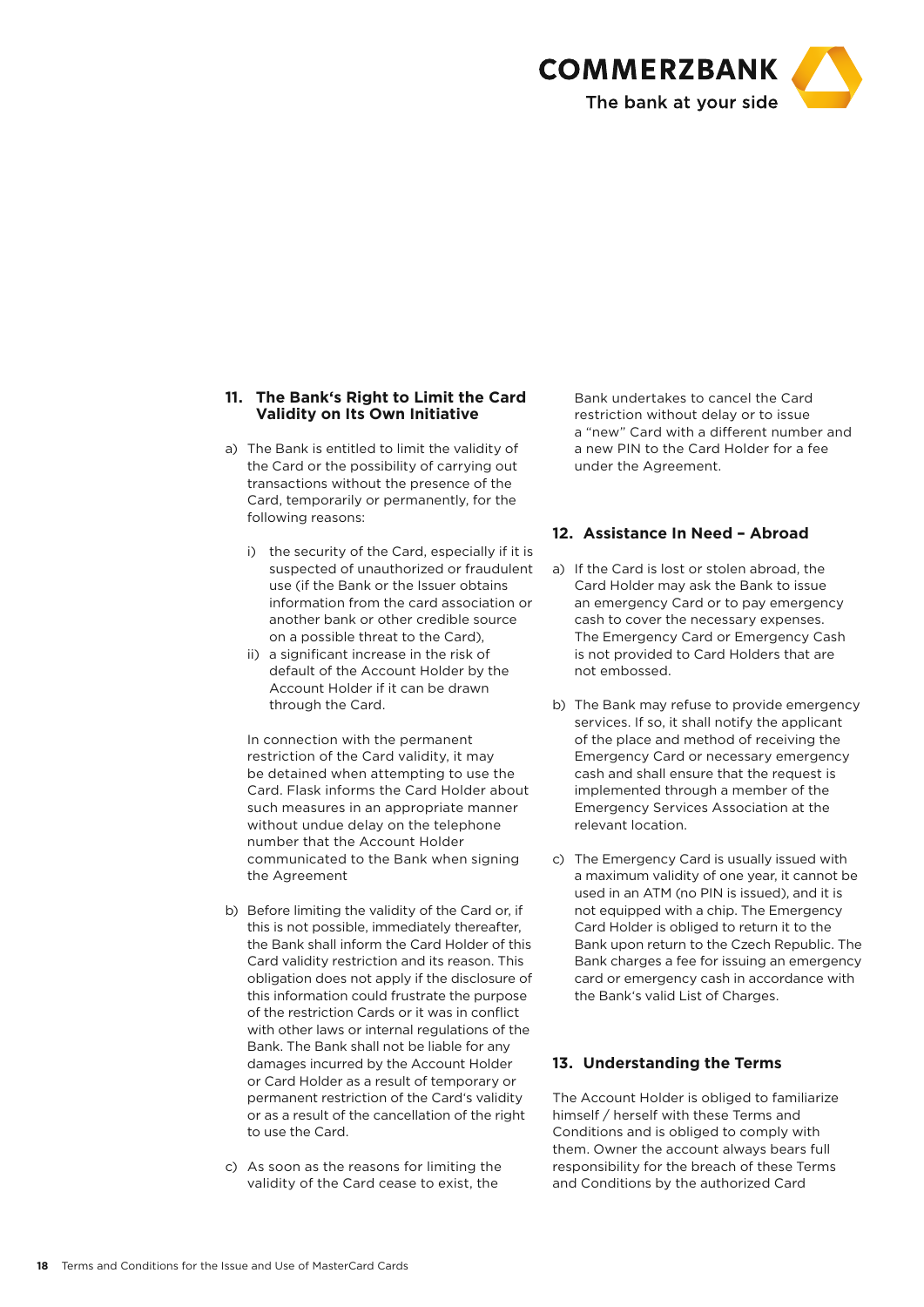

Holder to whom the Cards were provided by the Bank upon his request. The Account Holder is also obliged to ensure that the Card Holder is fully acquainted with the Terms and Conditions before accepting the Card. A credit card customer service will provide them with a further printout upon request. In addition, the Account Holder is obliged to inform the Card Holder of any changes to the Terms and Conditions that occur, without undue delay after the Account Holder has learned or can learn about such changes.

# **14. Monitoring of Card Transactions**

The Bank records and stores information on all instructions and transactions performed through the Card for the period prescribed by applicable law. If the Bank notices instructions or transactions that are unusual in their amount or frequency, or if They are unusual in appearance the Card Holder's long-term use of the Card and the nature of which causes the suspicion that the Card is being abused to the detriment of the Card Holder or the Account Holder, the Bank is entitled to make a Card Blocking on the relevant Card. The Bank reactivates the Card after examining the circumstances of the case or at the request of the Account Holder.

#### **15. Termination of the Right of Card Use**

The right to use the Card expires:

a) by a termination of the Account Holder, and the termination of the Contract on the Account to which the Card was issued shall also be considered as such termination. In such a case, the Account Holder is obliged to return to the Bank all Cards that have been invalidated by the termination of the Account Agreement. In exceptional cases, the Bank may not require the Card to be returned;

- b) by a termination of the Contract by the Bank at any time in writing with a twomonth notice period. If there is a compelling reason that continuing the contractual relationship would be unacceptable to the Bank, the Bank may terminate the Agreement with immediate effect. Such a serious reason is, for example:
	- i) if the Account Holder or the Card Holder provides the Bank with false information;
	- ii) if the Account Holder's material situation deteriorates significantly;
- c) by a termination of the Account Agreement to which the Card was issued in any other way regulated by law;
- d) upon expiry of the Card, provided that at the request of the Account Holder or the Bank's decision, a Renewed Card was not issued;
- e) by the death of the Card Holder or his declaration of death. The Card will be cancelled by the Bank on the date when the Card Holder's death or its declaration of death is validly rendered by the Card Holder and the Card Holder of the Card Holder issued and valid. If the Cards are not returned at the same time, the Bank is entitled to execute the Blocking Card or Stop list immediately.

# **16. Card Return**

a) After the expiration of the authorization to use the Card, the Account Holder or the Card Holder shall return the Card to the Bank without delay; and a signature strip. In the event that the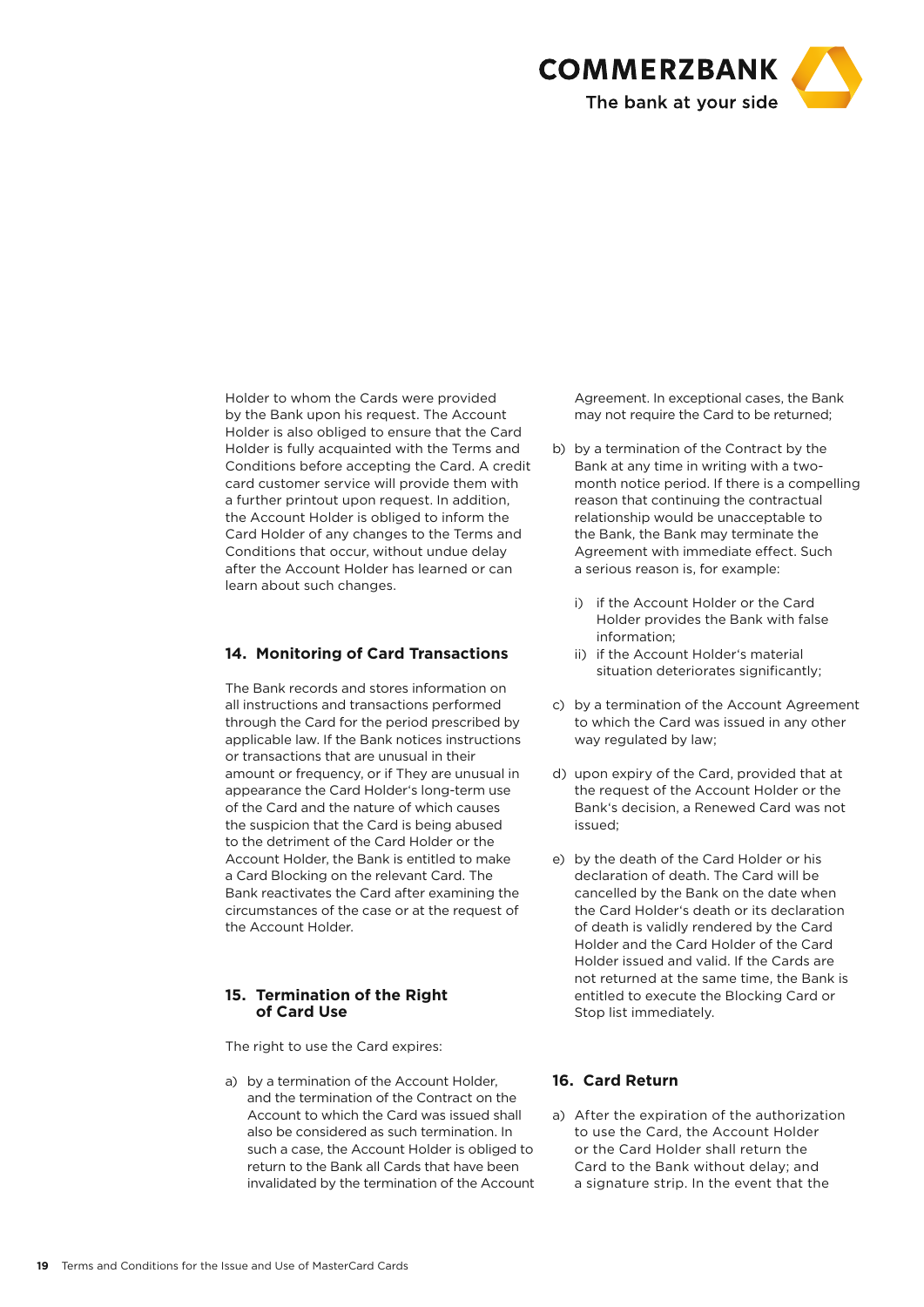

Bank cannot, for reasons on the part of the Card Holder, resp. Account Holder to obtain this Card from its Card Holder / Account Holder, the Bank shall ask the Issuer for permanent restriction of the Card's validity. The Bank is then entitled to charge the Account Holder a fee according to the Fee Schedule.

b) In the event that the Account Holder or the Card Holder retains the Card even after the expiration of the authorization for use, the Account Holder, or the Card Holder, bears full responsibility for all transactions related to its potential misuse and damage that would result in the Bank or any other in connection therewith. The Account Holder or the Card Holder is obliged to immediately reimburse the Bank for any damage suffered by the Bank in this connection.

# **17. Price List**

The List of Charges contains all types of Charges associated with Cards and is available at the Bank's premises or at www.commerzbank.cz.

#### **18. Protection of Confidential Information**

a) Account holder, resp. The Card Holder acknowledges that in any communication with the Bank that discloses Confidential Information, the Bank is obliged to verify its identity in accordance with the relevant legal regulations, in particular the Act on Banks and the Law against Money Laundering. The Bank treats Confidential Information in accordance with the applicable legal regulations binding on the Bank.

- b) The Bank shall maintain the confidential nature of the Confidential Information even after termination of the contractual relationship between the Bank and the Account Holder or the Card Holder.
- c) The Bank shall be entitled to provide Confidential Information to third parties only to the extent and under the conditions set forth in applicable law, as agreed in the Terms and Conditions and other agreements or agreements between the Bank and the Account Holder or the Card Holder For this purpose, the Card Holder shall hold the Bank.
- d) The Account Holder or the Card Holder agrees that the Bank is entitled to disclose all Confidential Information to third parties (both in the Czech Republic and in other countries) to any of the following:
	- i) a legal entity belonging to the financial group of Commerzbank AG or its agents, legal, tax or other advisors
	- ii) the person with whom he is acting in connection with the provision of banking products to the Account Holder or the Card Holder; and
	- iii) the person with whom he / she is acting or authorized to perform his / her contractual or legal obligations, including the exercise of contractual rights between the Bank and the Account Holder or the Card Holder, provided that the Confidential Information, in particular the Card Issuer, is kept confidential.
- e) The Account Holder agrees and ensures that each Card Holder agrees that third parties to whom the Bank will pass Confidential Information in accordance with the provisions of paragraph d) of this Article further process Confidential Information to the extent transmitted for purposes arising from the nature of such third parties and for a period of time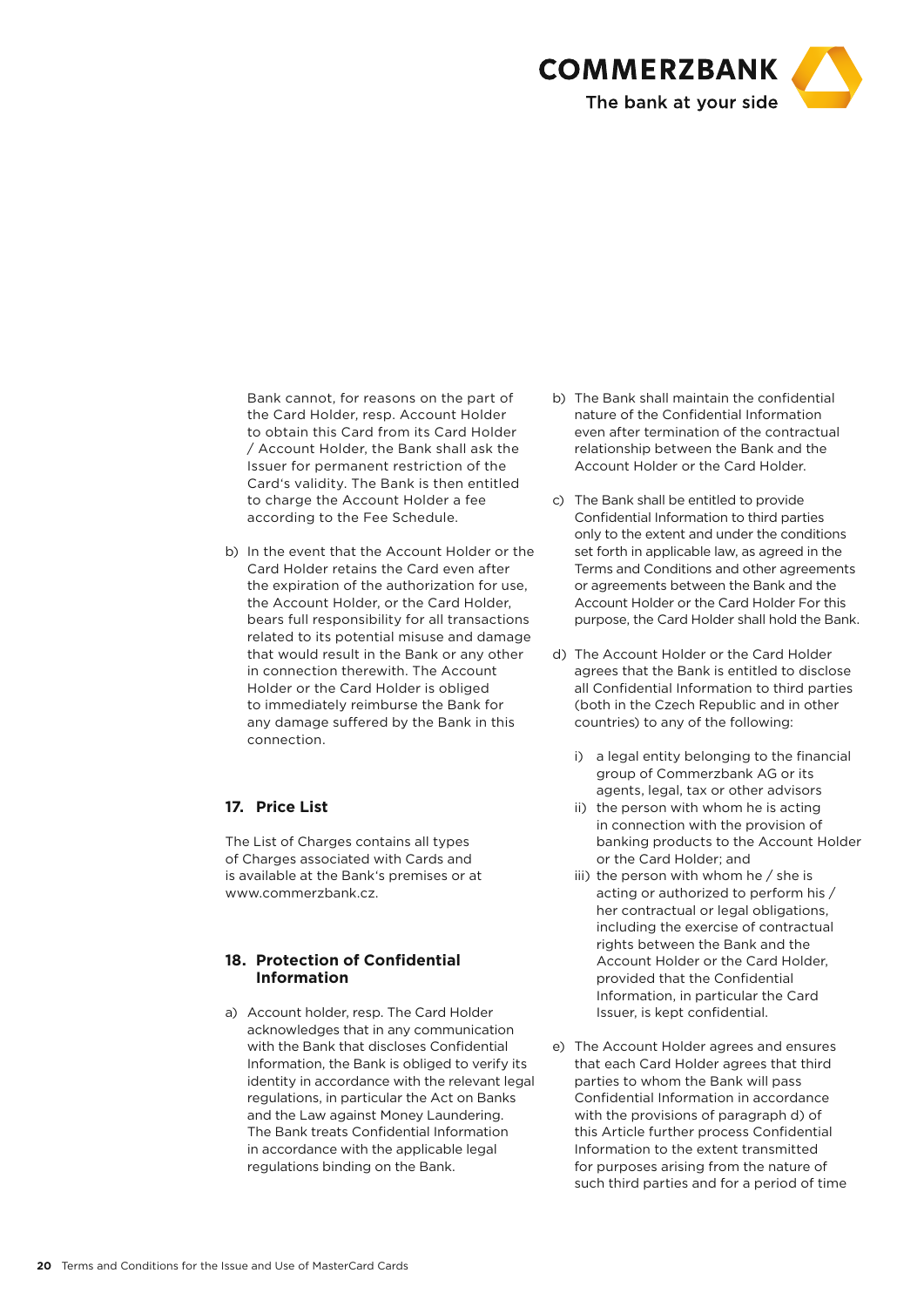

determined by the internal regulations of such third parties. The Account Holder further agrees and ensures that each Card Holder agrees that the Bank or third parties offer him / her banking products and other financial transactions or services.

- f) The Account Holder agrees and ensures that each Card Holder agrees that the Bank shall verify the information obtained about the Account Holder or the Card Holder, in particular in the courts, state administration bodies, other banks with which the Account Holder or the Card Holder is contractual relationship or with the Card Holder's employer if the Confidential Information is kept confidential.
- g) The Account Holder declares that it is hereby informed in a timely and proper manner and that each Card Holder is informed in a timely and proper manner that the Bank collects, processes and verifies data about it and that such data may be disclosed to third parties in paragraph (d) of this Article. The Account Holder also expressly agrees and ensures that each Card Holder agrees that the Bank may notify the Issuer or other banks of a material breach of these Terms or Conditions for issuing Cards by the Card Holder. What is a fundamental breach of the conditions is decided by the Bank or the Issuer.

## **19. Privacy**

The Account Holder shall provide the Bank with the Personal Data of persons authorized to act on behalf of the Account Holder, as well as the Card Holder's Personal Data or as the case may be the Personal Data of other persons. The Bank therefore considers that the Account Holder has the express consent of such individuals to provide their Personal Data to the Bank for the collection and processing of Personal Data

by the Bank (pursuant to Act No. 110/2019 Coll. On Personal Data Processing and Act No. 111/2019 Coll., On amendments to certain acts in connection with the adoption of the Personal Data Processing Act, as amended), as follows:

- a) to the extent that such personal information is part of Confidential Information;
- b) for the purposes related to the provision of banking products by the Bank to the Account Holder or Card Holder as well as for other purposes, in particular in connection with the issuance of Cards by the Issuer, operational management, strategic planning or internal control of the Bank. For these other purposes, the Bank will anonymize the Personal Data as soon as possible and if it does not prevent the Bank from achieving its goal,
- c) for the period from the provision of such Personal Data until three years after the termination of the last contractual relationship between the Bank and the Account Holder or Card Holder.

#### **20. Mandatory Identification and Control**

a) Account holder, resp. The Card Holder acknowledges that the Bank is obliged to identify and subsequently check the Account Holder or the Account Holder. Card Holder in accordance with § 7 et seq. The Law against Money Laundering. The Bank is entitled at any time during the term of the contractual relationship with the Account Holder, resp. Require Card Holder to complete their identification data. Account holder, resp. The Card Holder is obliged to provide the Bank with the necessary assistance in connection with this identification or inspection, in particular to provide the Bank with the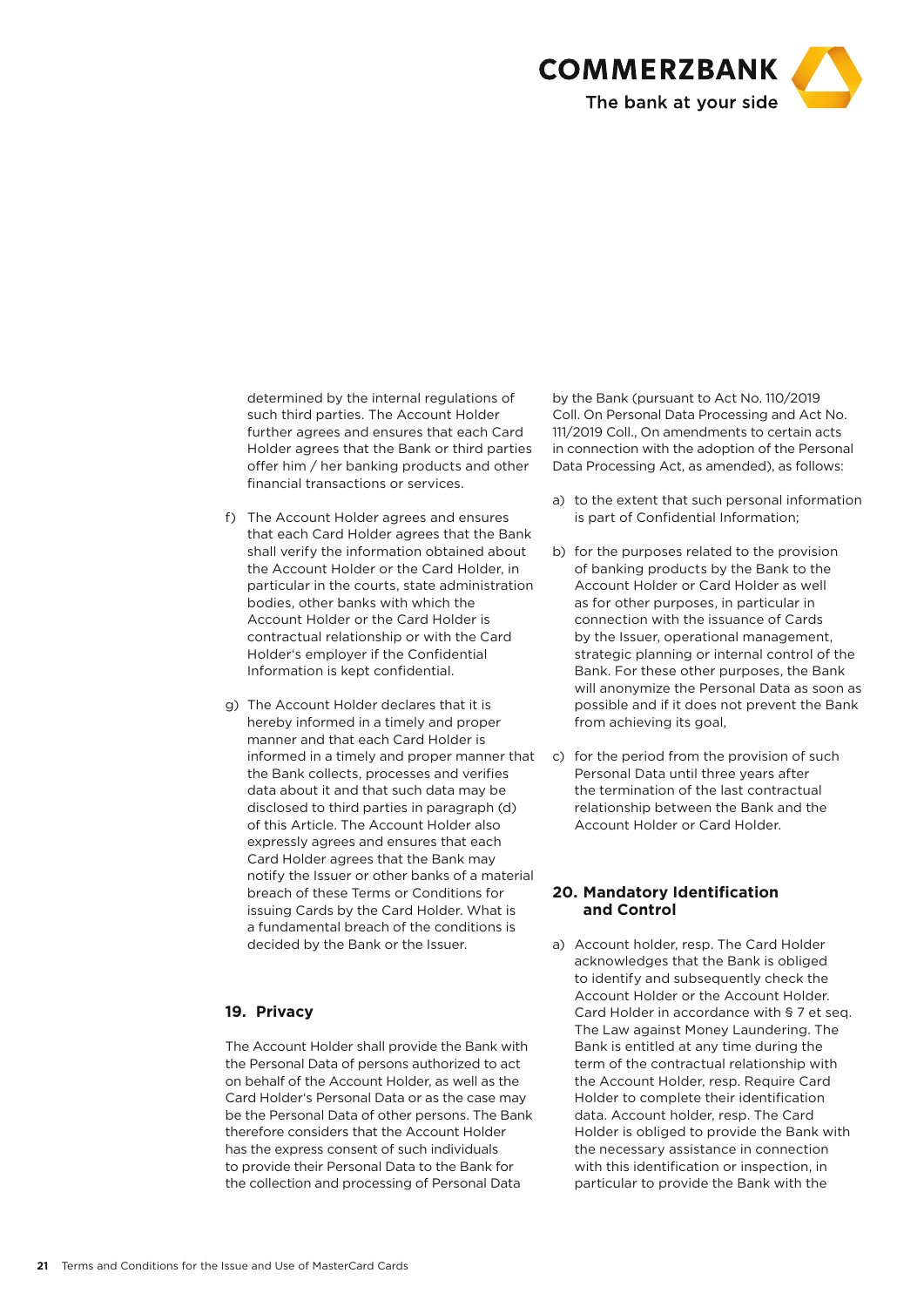

required data, to inform the Bank of any change in this information or to provide the Bank with a supplement upon request. The Bank is entitled to temporarily or completely suspend the Card and stop execution of certain or all transactions if the Account Holder, or The Card Holder refuses to provide the Bank with the data necessary for identification or checking, or does not provide the necessary assistance in the identification or inspection until the Account Holder or the Account Holder has provided the necessary assistance. The Card Holder will provide this information to the Bank or provide the necessary assistance. The Bank is entitled to take photocopies of all documents submitted by the Account Holder, resp. Card Holder in accordance with applicable law.

- b) Transaction while maintaining Account Holder anonymity The Bank will not execute the Card Holder. The Bank is also not entitled to carry out transactions that could involve the risk of money laundering or terrorist financing or there is a suspicion that the transaction is subject to international sanctions within the meaning of international sanctions legislation. Do not make a transaction which is reasonably considered not to comply with the law.
- c) The Account Holder agrees and ensures that each Card Holder agrees that during the term of the Agreement, the Account Holder's Personal Data, resp. The Card Holder, on the basis of which the Bank's identification was duly performed, is provided for the purpose of taking over identification under the Act against Legalization of Proceeds from Crime, and that such identification data will be processed and stored for this purpose in accordance with the Act against Legalization proceeds from crime.

d) The obligation of identification or inspection pursuant to the provisions of this Article 22 of the Terms and Conditions shall apply mutatis mutandis to other persons (eg, the Account Holder, s representative or agent) if their identification or control is required by applicable law, in particular the Law on Money Laundering.

#### **21. Provisions on Legal Order and Dispute Resolution**

These Terms and Conditions, General Banking Conditions, Account Agreement and other documents related to the provision of Cards to Account Holders - entrepreneurs shall be governed by the laws of the Czech Republic, in particular the relevant provisions of the Civil Code and the Payment System Act and any disputes arising from the above documents and / or in connection with them will be dealt with by the competent court of the Czech Republic.

# **22. Final Provisions**

- a) These Terms and Conditions are linked to the Bank's General Banking Terms and Conditions, which the Account Holder became familiar with and agreed with. In the case of facts not regulated by these Terms and Conditions, the contractual relationship between the Account Holder and the Bank shall be governed by the relevant provisions of the General Banking Conditions. If the General Banking Conditions contain a different regulation from these Terms and Conditions, the contractual relationship between the Bank and the Account Holder will be governed by these Terms and Conditions.
- b) The Bank shall not be liable in the sense of legal regulations for damages caused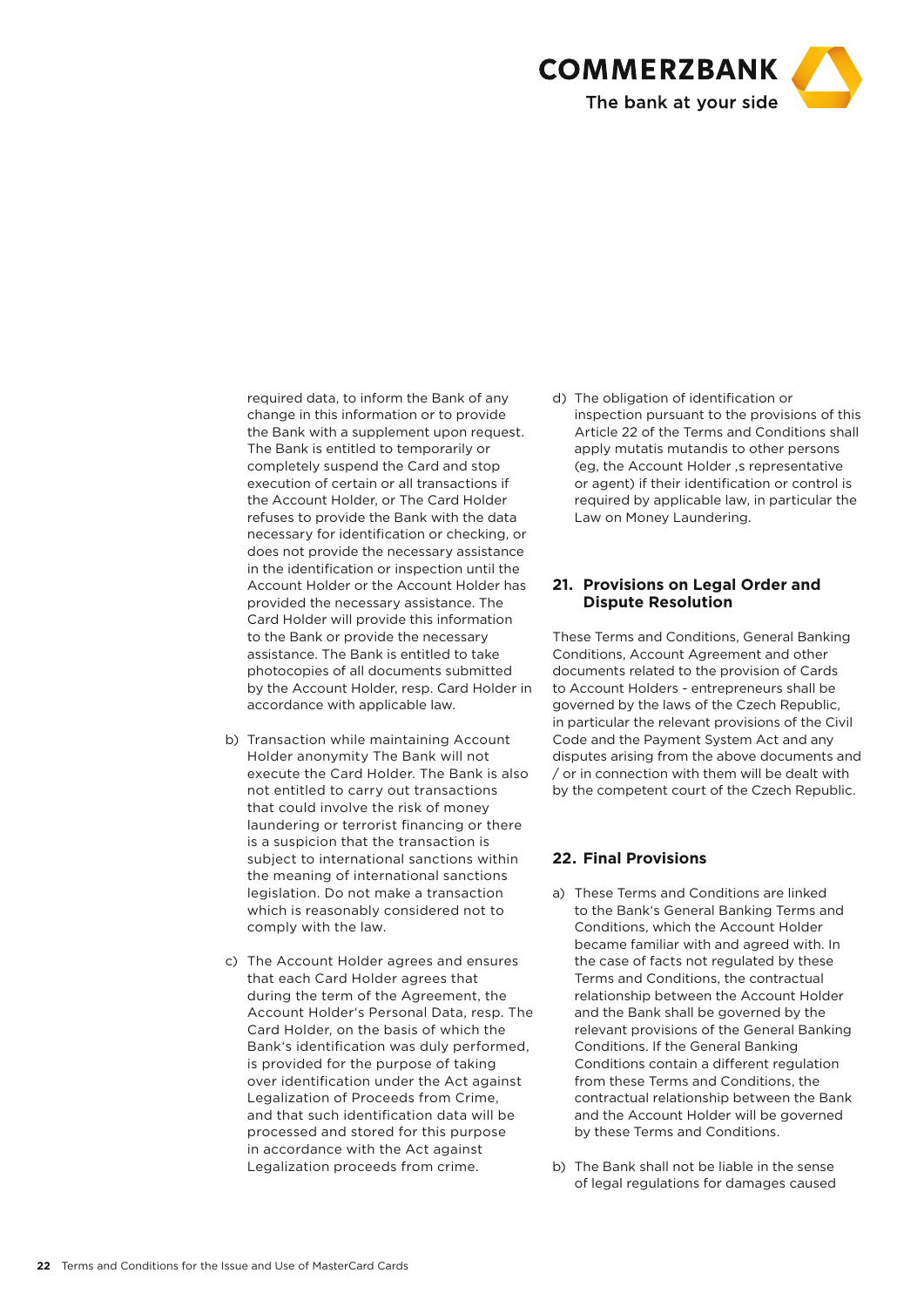

by circumstances which occurred independently of the Bank's will, which it cannot avert or overcome, and which prevents it from performing its duties. If any of the circumstances excluding liability arise, the Bank will take action to mitigate the adverse effects on the Account Holder that can reasonably be expected of the Account Holder.

- c) These Terms and Conditions are drawn up in the Czech and E nglish languages, where the Czech version shall prevail in the event of a discrepancy between the language versions.
- d) The Bank is entitled to amend or supplement these Terms. The Bank shall notify the Account Holder of any such changes or additions no later than 30 days before the proposed effective date of such changes or adjustments, unless a longer period is

specified by the Act, specifying the effective date of the changes or modifications. The Bank only informs the Account Holder in writing about the change in the Terms and Conditions, not all Card Holders.

e) In the event that the Account Holder does not agree with the proposed changes or additions, the Account Holder is entitled to terminate the Contract by giving notice with immediate effect until these changes or amendments come into effect. If the Account Holder does not terminate the relevant contractual relationship in such a way that the changes or additions become effective, the changes or amendments to these Terms and Conditions shall be deemed to have been approved by the Account Holder and shall become an integral part of the Contract on the date on which they become effective.